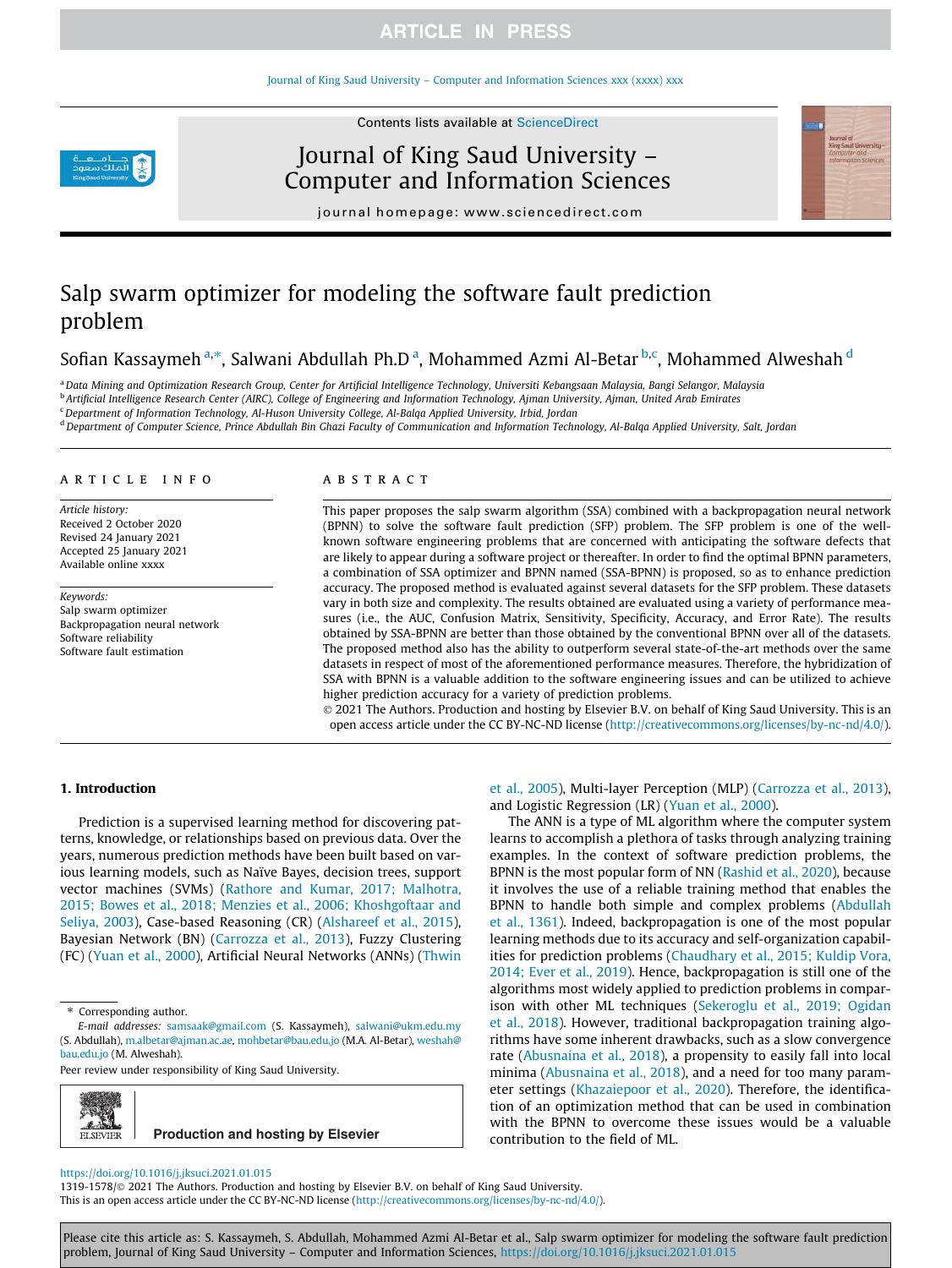Over the years, various metaheuristic algorithms have been hybridized with different kinds of prediction models to obtain an optimized weight that can be fed to the prediction model in an attempt to achieve better prediction accuracy. These endeavors have resulted in the development of hybrid methods that have attained better performance when compared to standard prediction approaches (Bui, 2019; Ojha et al., 2017). Metaheuristic algorithms have been used in hybrid forms with several swarm intelligence optimization algorithms such as artificial bee colony optimization (Karaboga and Ozturk, 2009), the particle swarm optimization (Rakitianskaia and Engelbrecht, 2012; Alsaeedi et al., 2020), the cuckoo search algorithm (Nawi et al., 2013), firefly algorithm (Mandal et al., 2015), genetic algorithm (GA) (Baklacioglu et al., 2020; Baklacioglu et al., 2018; Tian et al., 2018), biogeography-based optimization (BBO), gravitational search algorithm (GSA) and grey wolf optimization (GWO) (Bui, 2019), and the bat-inspired algorithm (Jaddi et al., 2015). These optimization methods enhance the BPNN algorithm in terms of the accuracy achieved during the training process, and thus overcome the shortcoming of the conventional gradient-based procedure in respect of adjusting the required parameters (e.g., weights and biases) because the BPNN often gets trapped in local optima (Mavrovouniotis and Yang, 2015).

One of the more attractive metaheuristic algorithms is the salp swarm algorithm (SSA) (Mirjalili et al., 2017). It is a type of swarm intelligence algorithm inspired by the behavior of a marine invertebrate, the sea salp. SSA has been tested on different benchmark optimization and ML problems, and its efficiency has been proven concerning a wide range of optimization problems, such as multiobjective problems (Aljarah et al., 2020), image thresholding (Elaziz et al., 2020), feature selection (Faris et al., 2020; Aljarah et al., 2020; Aljarah et al., 2018) constrained engineering optimization problems (Zhang et al., xxxx), load frequency control (Barik and Das, 2018; Guha et al., 2018; Ekinci and Hekimoglu, 2018), estimation and forecasting (Zhang et al., 2018; El-Fergany, 2018; Hussien et al., 2017; Wang et al., 2018), detection model (Abbassi et al., 2019), and integrated circuit design (Asaithambi and Rajappa, 2018). On the other hand, the SSA success over other swarm intelligence algorithms is due to several advantages. Firstly, SSA has very few parameters to be tune (El-Fergany et al., 2019; Abualigah et al., 2019). Also, SSA appropriate for a wide range of optimization problems and can cover a wide search space (Abualigah et al., 2019). Finally, it has a strong neighborhood search ability (Abualigah et al., 2019). In spite of the above, the SSA algorithm still suffers from the disadvantage of low exploitation, which may lead to slow convergence (Ibrahim et al., 2018; Abusnaina et al., 2018; Abualigah et al., 2019).

Therefore, drawing on the relative advantages of the SSA and the BPNN, this paper proposes a new general framework that, for the first time, combines the SSA metaheuristic approach with a BPNN to examine how the combination of optimization techniques along with machine learning methods enhances the software fault prediction techniques. In addition to investigate how the manipulating of the BPNN parameters could lead to introduce any performance improvement in terms of prediction accuracy. The proposed method is named SSA-BPNN. The initial population of the proposed method is derived from the BPNN, where the SSA is utilized to optimize the BPNN parameters iteratively. Therefore, the BPNN takes the best solution found by the SSA to improve prediction accuracy. For performance evaluation, this work uses SFP problem datasets taken from several resources. These datasets vary in terms of both their size and complexity. The results of the proposed method are compared against conventional BPNN and several methods in the literature. These comparisons show that SSA-BPNN can provide the best solution for most SFP problem datasets.

#### *S. Kassaymeh, S. Abdullah, Mohammed Azmi Al-Betar et al. Journal of King Saud University – Computer and Information Sciences xxx (xxxx) xxx*

The remainder of this paper is organized as follows: First, an introduction to the SFP problem and its objective function and solution representation is provided in Section 2. Next, the research background for Backpropagation Neural Network and Salp Swarm Optimizer is reviewed in Section 3. Then, the proposed SSA optimizer for the BPNN predictor is described in Section 4. After that, the experiments and results including parameters configuration, performance measure, employed datasets in addition to comparisons and analysis are presented and discussed in Section 5. Finally, the conclusion, together with some suggestions for possible directions for future enhancements, is provided in Section 6.

### 2. Software fault prediction problem

In this section, one of the most critical software reliability problems, the SFP problem is defined. The engineering of software quality involves a variety of activities that are performed for the purpose of quality assurance. These activities include verification, validation, testing, fault tolerance identification, and, importantly, SFP. Software fault prediction can be defined as the process of estimating the errors (sometimes called defects) in a software product under and after development, based on previously defined metrics, or based on historical defect data elicited from prior similar projects (Catal, 2011; Porter and Selby, 1990). The ability to estimate software faults early on during the development process or even before starting a project can be indispensable in minimizing software development time and effort, where accurate SFP can reduce the efforts needed to detect software errors throughout the software life cycle and minimize the number of modules developed in each activity (Turabieh et al., 2019).

The significance of the SFP problem can be summarized by the following observation: Developing and producing a software product that contains errors (of whatever kind and however many) will adversely affect the quality of the ensuing releases of said software because there is an interrelation among software versions that are developed sequentially (Turabieh et al., 2019). However, the performance of the SFP models developed to address this problem is affected by the modeling techniques (Qasem et al., 2020; Abaei et al., 2015a; Abaei et al., 2015b) and metrics (Aziz et al., 2020) that are used. Modeling techniques have moderation of performance difference, and there is a little classification accuracy impact of modeling technique than the used metrics (Qasem et al., 2020).

In general, when designing an optimization algorithm two key issues ought to be considered: the objective function and the solution representation (Turabieh et al., 2019).

#### *2.1. Objective function for software fault prediction*

The main goal of developing a SFP model is to estimate the number of expected faults in a forthcoming software project or in a project that is under development, whereas obtaining a high accuracy model. The proposed method SSA-BPNN uses the ANN as an evaluator. In addition, the objective function employed in this research is the area under the ROC curve (AUC), which will be discussed in subsection 5.2.

#### *2.2. Solution representation*

The SFP model solution is represented as a vector of length equal to the number of ANN weights and biases, as will be shown later in Fig. 4, which is extracted from the BPNN after the initial training process accomplished, then passed to the SSA, as discussed in Section 4-Step-4. Next, the training part of the dataset is employed to calculate the gradient and update the network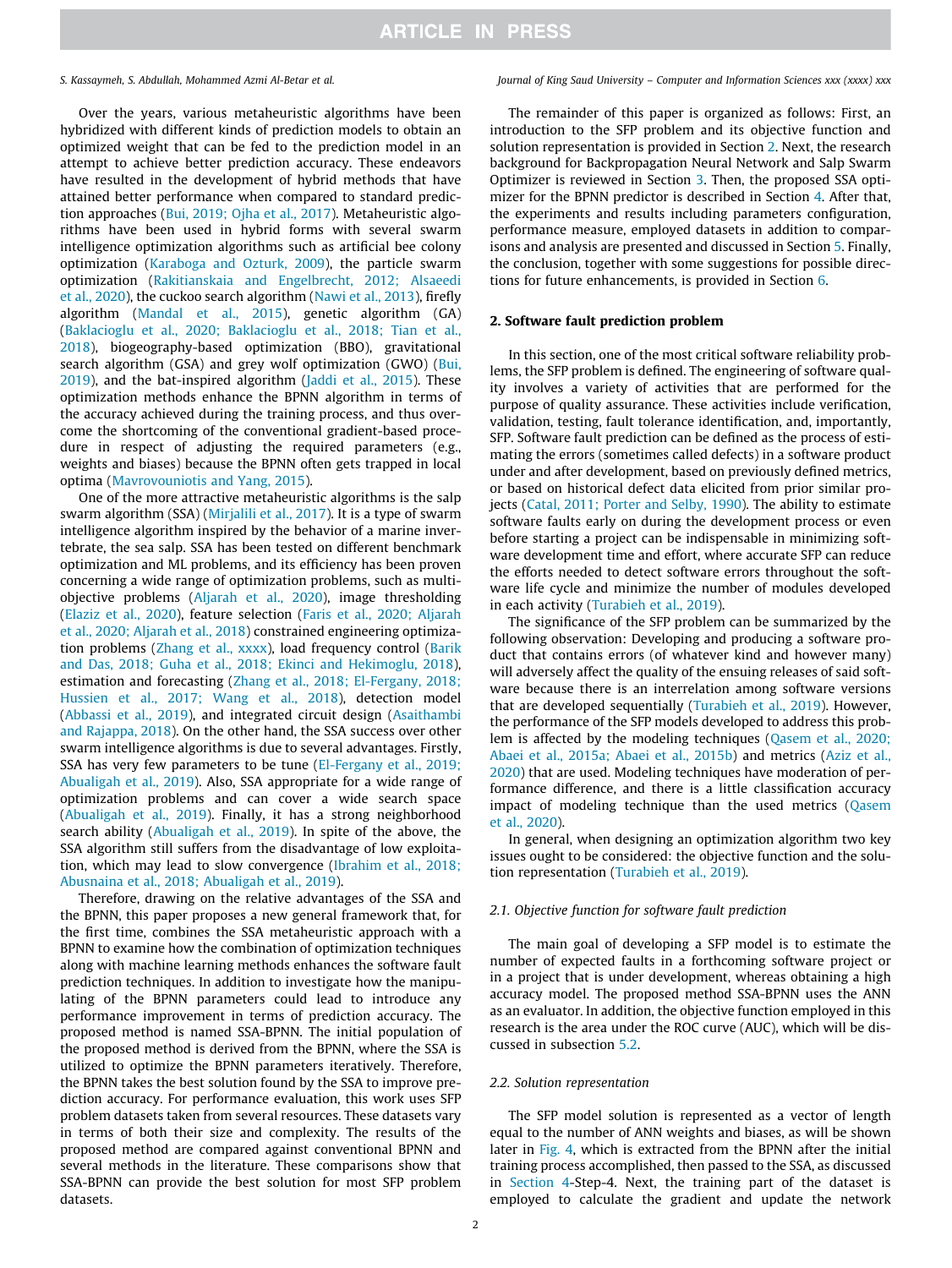weights and biases in the BPNN training process. The testing part of the dataset is employed to evaluate the gained model through the BPNN testing process.

#### 3. Research background

The BPNN is an ML algorithm that can solve prediction-related problems, such as the SFP problem. The effectiveness of the BPNN is attributable to its parameters, where optimized parameter values enable the BPNN to achieve high prediction accuracy. The basic principles of the BPNN and the BP concept are introduced in subsection 3.1. Then, the fundamentals of the traditional SSA algorithm are described in subsection 3.2.

#### *3.1. Backpropagation neural network*

The BPNN is a type of ANN. It consists of a multi-layer feedforward NN based on the error backpropagation learning algorithm, and there are two parts to the working mechanism: the data forward transmission part and the error feedback propagation part (Wang et al., 2019). Backpropagation is a technique that is used to train the feedforward NN. The main target of BP is to optimize the parameters (i.e., weights *w*, and biases *b*) in the network as a whole, in order to enable the BPNN network outcome to get as close as possible to the desired result. In other words, the BP technique gives the ANN the ability to adjust the parameter values based on back-propagated output errors from network outputs, which ultimately leads to minimizing the output error.

The network of the BPNN is composed of three types of layer: the input layer *X*, hidden layer *H*, and output layer *Y*, and each of these layers contains a particular number of neurons (sometimes called nodes). Each node has an activation function; this activation function is unique at each layer for all neurons. Besides, the nodes are connected between layers, where each connection has an appointed weight *w* and bias *b*. Fig. 1 shows the basic structure of a BPNN network.

The first part of the BP technique process (*data forward transmission*) involves receiving the input data by the input layer which then goes into the output layer via the hidden layer after some specific calculations have been applied to the data. The second part (*error feedback propagation*) of the BP technique process starts by calculating the variance between the actual output and the desired output which may not close to or far away from each other. This variance is called the ''prediction error". Thereafter, the prediction error is backpropagated to the input layer as ''error feedback propagation". Through several iterations of this process, the prediction error is utilized to adjust the BPNN parameters until the prediction error is close to zero (Li et al., 2019; Hecht-Nielsen, 1992). Consequently, the objective of the BP technique is to minimize the output error and produce a network with high accuracy (Felipe et al., 2014). In the conventional BPNN, prediction accuracy is closely related to the network parameters, so if the network parameters are not optimal, the output accuracy will be poor until the parameters are adjusted appropriately.

The abbreviations  $w_{ij}$  and  $w_{jk}$  represent the connection weights, the terms  $(x_1, x_2, \ldots, x_z)$  represent the input values, and the terms  $(y_1, y_2, \ldots, y_m)$  represent the estimated values. The BP technique can be described by the following steps (Ren et al., 2014; Sun and Huang, 2020):

Step 1: Initialize network structure: First, the main structure of the network, or more precisely the number of hidden layers *H*, is determined. There are no particular rules for determining the best number of hidden layers, as well as the best number of nodes in the hidden layer, but the number of hidden layers

*S. Kassaymeh, S. Abdullah, Mohammed Azmi Al-Betar et al. Journal of King Saud University – Computer and Information Sciences xxx (xxxx) xxx*



Fig. 1. BPNN basic structure.

and number of nodes in those layers does have a significant impact on network performance and accuracy (Han et al., 2011). Mostly, when designing an ANN the trial-and-error method is utilized (Han et al., 2011). However, by default, there is one input layer *X* and one output layer *Y*. The number of nodes in the input and output layers depends on the prediction requirements.

**Step 2: Initialize network parameters:** The weights  $w_{ii}$  and  $w_{ik}$ and biases  $b_1$  and  $b_2$  are initialized randomly. The learning rate  $\eta$  is also initialized in this step. The vector of weights  $w_{ij}$  is a randomly set of connection weights for nodes *i* in the input layer and nodes *j* in the hidden layer. Also, the vector of weights  $w_{ik}$  is a randomly set of connection weights for nodes *j* in the hidden layer and nodes *k* in the output layer.

Step 3: Calculate the hidden layer output: The values of *X* are acquired and initialized to calculate  $w_{ii}$  and  $b_{1}$ , so the hidden layer *H* output can be calculated by using Eq. (1):

$$
H_j = f(\sum_{i=1}^{z} w_{ij} X_i + b_1),
$$
\n(1)

where  $\forall i = (1, 2, \ldots, z)$ , *z* is the number of nodes in the input layer *X*;  $\forall i = (1, 2, \ldots, m)$  and *m* is the number of nodes in the hidden layer *H*.

Step 4: Calculate the output layer output: By finding the value of *H* from the previous step, and initializing/calculating the values of  $w_{jk}$  and  $b_2$ , the output layer *Y* output can be calculated by using Eq.  $(2)$ :

$$
Y_k = \sum_{j=1}^{m} w_{jk} H_j + b_2
$$
 (2)

where  $j = (1, 2, \dots, m)$ , *m* is the number of nodes in the hidden layer *H*,  $k = (1, 2, \ldots, t)$  and *t* is the number of nodes in the output layer *Y*.

Step 5: Calculate the prediction error: The model prediction error *e* is calculated by determining the variance between the output layer *Y* outcome and the desired output *D* by using Eq. (3):

$$
e_k = Y_k - D_k \tag{3}
$$

where  $\forall k = (1, 2, \ldots, t)$  and *t* is the number of nodes in the output layer *Y*.

**Step 6: Adjust the weights:** The adjustment of weights  $w_{ij}$  and  $w_{ik}$  is based on the prediction error *e* by using Eq. (4) and Eq.  $(5):$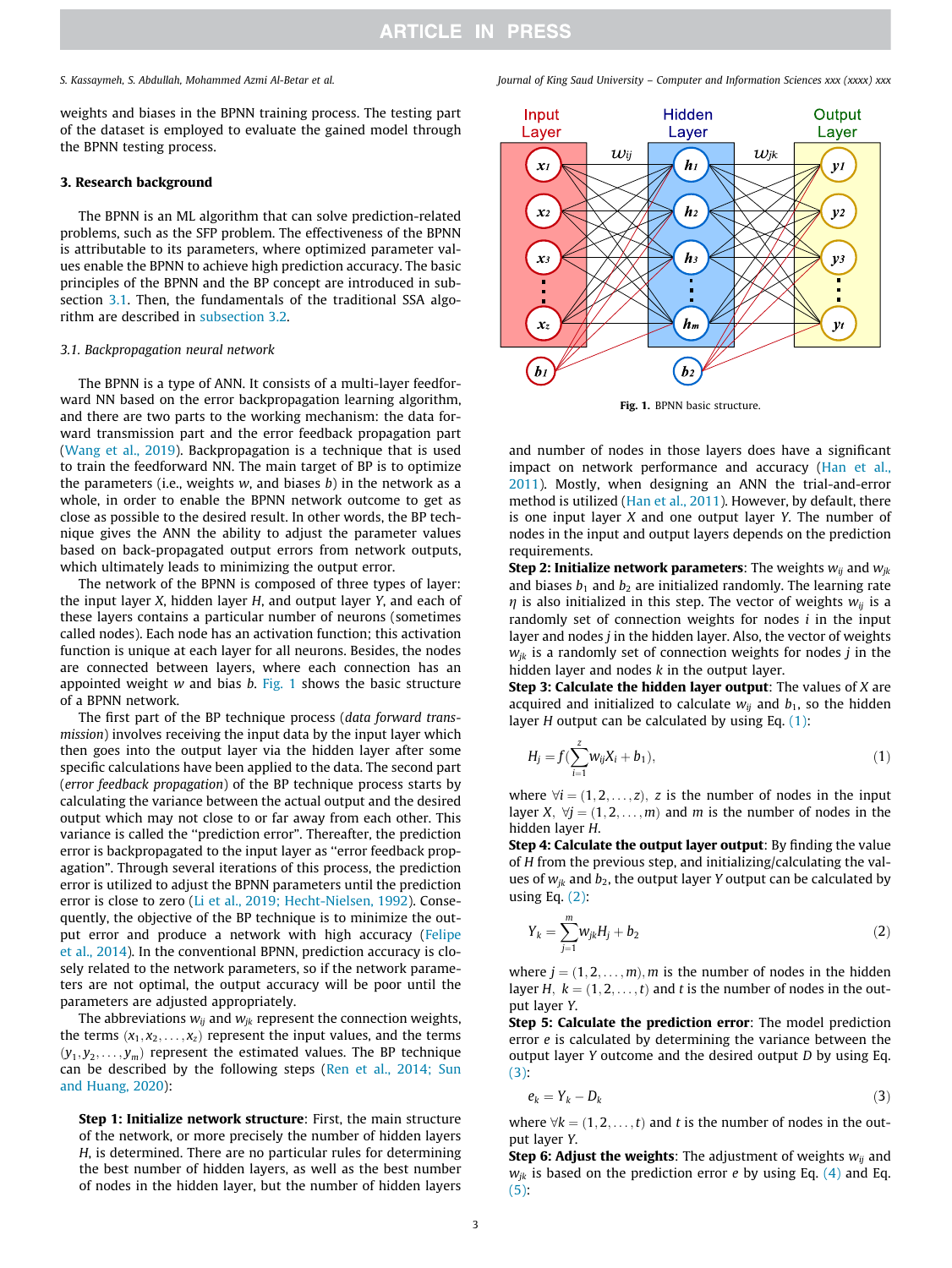$$
w_{ij} = w_{ij} + \eta H_i (1 - H_j) X(i) \sum_{k=1}^{t} w_{jk} e_k
$$
 (4)

$$
w_{jk} = w_{jk} + \eta H_j e_k \tag{5}
$$

where  $\forall i = (1, 2, \ldots, z), \forall j = (1, 2, \ldots, m), \forall k = (1, 2, \ldots, t)$ , and  $\eta$  is the learning rate.

**Step 7: Adjust the biases:** The adjustment of biases  $b_1$  and  $b_2$  is based on prediction error *e* by using Eq. (6):

$$
b_j = b_j + \eta H_j (1 - H_j) \sum_{k=1}^t w_{jk} e_k \tag{6}
$$

$$
b_k = b_k + e_k \tag{7}
$$

where  $\forall j = (1, 2, \dots, m)$  and *m* is the number of nodes in the hidden layer  $H$ ;  $\forall k = (1, 2, \ldots, t)$  and *t* is the number of nodes in the output layer *Y*, and  $\eta$  is the learning rate.

Step 8: End rules: If the convergence of the model is not satisfied, go to Step 3. Iterate the above-mentioned steps until the end rules are fulfilled.

#### *3.2. Salp swarm optimizer*

The SSA was recently proposed by Mirjalili et al. (2017). It is a type of swarm intelligence algorithm that draws its inspiration from a member of the Salpidae family of marine invertebrates. The salp is shaped like a barrel and is transparent. It seems generally similar to a jellyfish in that it moves by pumping water inside its body to give it forward propulsion (Madin, 1990). The shape of a salp is presented in Fig. 2(a) (Mirjalili et al., 2017). The salp exhibits a swarming behavior in deep water to form a ''salp chain", which is illustrated in Fig. 2(b) (Mirjalili et al., 2017).

A salp chain can be modeled mathematically in terms of optimization rules, where the salp population is separated into two sets: a leader and a group of followers. At the front of the chain is the leader, and behind the leader is the rest of the chain consisting of the followers.

As salp exhibits a swarming behavior, swarm-based techniques can be applied to it. Hence, the position of the salps can be characterized in an n-dimensional search area. Note that here *n* is a problem variable number, and all the salps' positions can be formulated as a two-dimensional array symbolized by *X*. In addition, the search area includes a food source, which is symbolized by *F* and is the main chain target. Eq.  $(8)$  represents the renewal of the leader's position:

$$
x_j^1 = \begin{cases} F_j + p_1 * ((ub_j - lb_j) * p_2 + lb_j) & p_3 \ge 0.5 \\ F_j - p_1 * ((ub_j - lb_j) * p_2 + lb_j) & p_3 < 0.5 \end{cases}
$$
 (8)

where  $x_j^1$  represents the leader position in the  $j^{th}$  dimension,  $F_j$  presents the food position in the  $j^{th}$  dimension,  $ub_j$ , and  $lb_j$  are the upper and lower bounds in the *j th* dimension, respectively, and  $p_1, p_2$ , and  $p_3$  are random factors.

Also, from Eq.  $(8)$ , it can be noted that the leader can change its position only in relation to *F*. The random factor  $p_1$  can be considered as the most significant parameter in the SSA algorithm because it has the ability to balance exploration and exploitation. This factor can be computed by using Eq. (9):

$$
p_1 = 2e^{-\left(\frac{4l}{L}\right)^2} \tag{9}
$$

where *L* is the total number of repetitions (iterations) and *l* is the present repetition (current iteration).

In addition, the values of the other two random parameter  $p<sub>2</sub>$ and  $p_3$  have to be in the [0, 1] range. The two main purposes of

*S. Kassaymeh, S. Abdullah, Mohammed Azmi Al-Betar et al. Journal of King Saud University – Computer and Information Sciences xxx (xxxx) xxx*



Fig. 2. (a) Single Salp, (b) Salps chain (salps swarm).

these two parameters are to guide the *j th* dimension toward a positive or negative direction and to set the size of the salp movement step. On the other hand, the followers' positions can be updated by using Eq. (10):

$$
x_j^{i+1} = \frac{1}{2} \left( x_j^i + x_j^{i-1} \right) \tag{10}
$$

where  $i \ge 2$  and  $x_j^i$  shows the position of  $i^{th}$  follower salp in  $j^{th}$ dimension

The SSA algorithm mechanism begins by randomly initializing a group of solutions and these solutions form the SSA initial population. Then, iteration by iteration, the improvement process begins in order to define the global optimum. Based on the leader position, the follower salps update their positions via this improvement process. This process is repeated until the desired solution is reached. This process can be summarized by the following steps:

Step 1: Generate the SSA population and initialize the parameters: the SSA algorithm optimization process starts by initializing a group of random solutions, and these solutions form the initial population of the SSA and are denoted by size *n*. The solutions ordinarily are proposed as a vector  $\mathbf{x}^i = (x_1^i, x_2^i, \dots, x_j^i, \dots, x_d^i)$ , where  $i = (1, 2, \dots, n)$ , *n* is the total number of decision variables (population size) within the range  $[lb_i, ub_i], j = (1, 2, \ldots, d)$  and *d* is the *d*-dimensional search space for the  $i^{th}$  individual. In addition, the SSA parameters  $(p_1, p_2,$ and  $p_3$ ) are adaptively initialized and refreshed through the optimization process.

Step 2: Determine the best solution: the food source *F* position is considered the best solution, and it is proposed by the ddimensional vector  $F = (F_1, F_2, \ldots, F_j, \ldots, F_d)$ , where  $j = (1, 2, \ldots, d)$ . The best solution position is defined through choosing the salp with the best fitness, after computing the fitness values of all the salps.

Step 3: Perform the iterative improvement loop: the maximum size of the iterative improvement loop is called *L*. The improvement processes for the salps are performed as follows: *Step 3.1: Update the leader position:* the position of the salp leader (best solution) can be updated by using Eq. (8).

*Step 3.2: Update the followers' positions:* the positions of the followers can be updated by using Eq. (10). Where *ub<sup>j</sup>* and *lb<sup>j</sup>* symbolize the upper bound and lower bound of the search space, respectively.

*Step 3.3: Update the best solution position:* in this sub-step, the fitness value of every salp is computed in order to compare these values with the global optimum fitness value. Any salp with a fitness that is better than the global optimum fitness becomes the global optimum.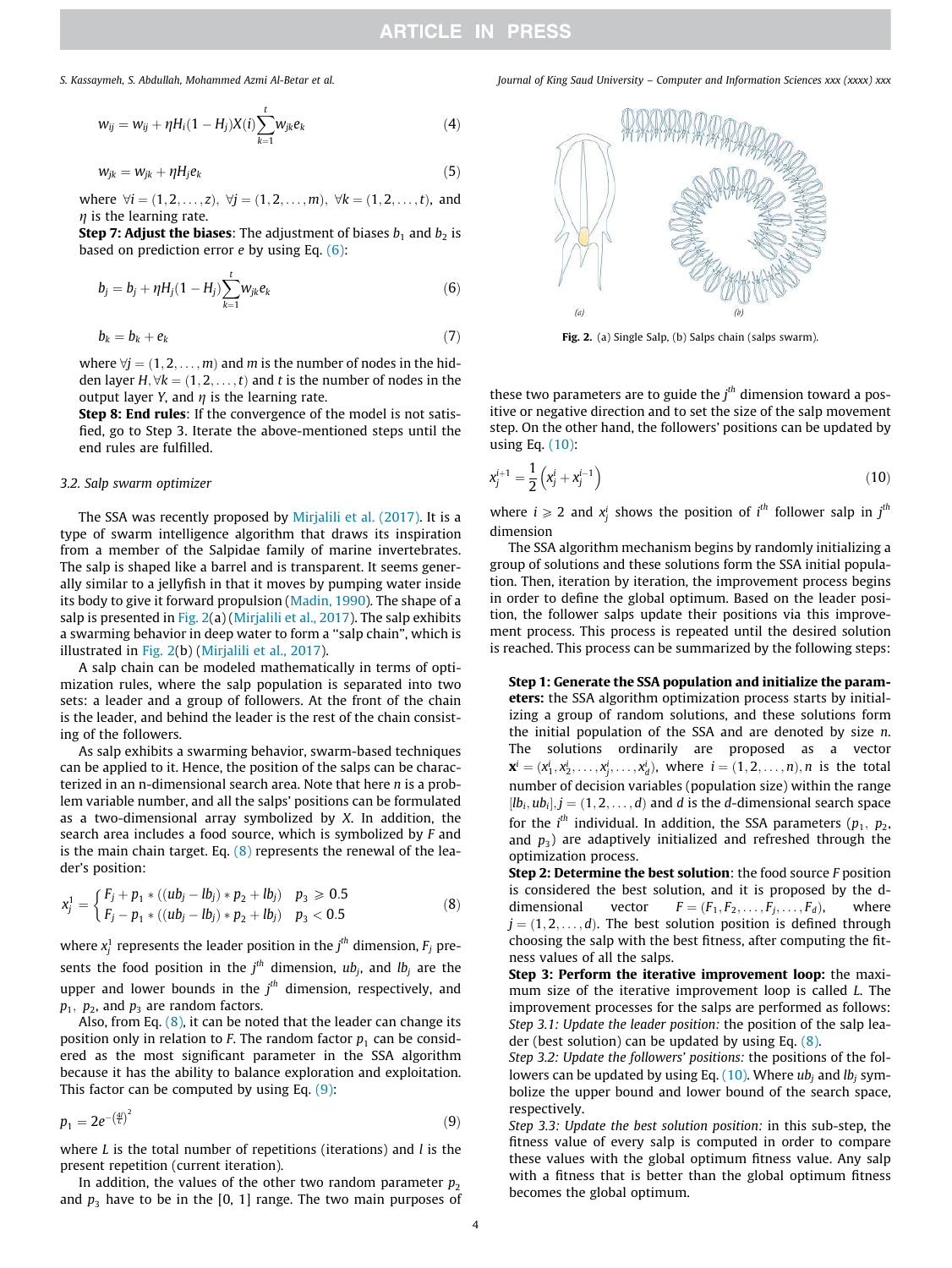*S. Kassaymeh, S. Abdullah, Mohammed Azmi Al-Betar et al. Journal of King Saud University – Computer and Information Sciences xxx (xxxx) xxx*



Fig. 3. Flowchart of the Proposed Algorithm SSA-BPNN.

Step 4: Apply the stop criterion: Step-3 is repeated until the maximum number of iterations is reached. Thereafter, the output of the SSA is the best solution position.

The pseudo-code of the SSA optimization process is provided in Algorithm 1.

| Algorithm 1. Salp Swarm Algorithm Pseudo Code                                                           |
|---------------------------------------------------------------------------------------------------------|
| $1: ==$ Stage 1: Initialization: Random Population<br>=====                                             |
| 2: initialize a random initial population as $Popinit$                                                  |
| 3: calculate the initial fitness of all solutions in Pop <sub>init</sub>                                |
| 4: find the best solution referred as $Sol_{best}$<br>5: === Stage 2: Improvement: Salp Swarm Algorithm |
| $==$                                                                                                    |
| 6: set maximum number of iterations L                                                                   |
| 7: set counter $l \leftarrow 1$                                                                         |
| 8: while $(l < L)$ do                                                                                   |
| update $p_1$ using Eq. (9)<br>9:                                                                        |
| 10: <b>for</b> each solution in <i>Pop<sub>init</sub></i> <b>do</b>                                     |
| update the first salp using Eq. $(8)$<br>11:                                                            |
| update the remaining salps using Eq. $(10)$<br>12:                                                      |
| $13:$ end for                                                                                           |
| 14: update $Pop_{init}$ referred as $Pop_{temp}$                                                        |
| for each salp in each solution in $Pop_{temp}$ do<br>15:                                                |
| if $x_i^i > ub$ then<br>16:                                                                             |
| $x_i^i = ub$<br>17:                                                                                     |
| else if $x_i^i$ < lb then<br>18:                                                                        |
| $x_i^i = lb$<br>19:                                                                                     |
|                                                                                                         |

| 20: | end if |  |
|-----|--------|--|
|     |        |  |

- 21: end for
- 22: update *Poptemp* referred as *Popnew*
- 23: calculate the fitness for all solutions in *Popnew*

24:  $l + +$ 

25: end while

26: select best solution in *Popnew* referred as *Solnew*

27: if *Solnew* is better than *Solbest* then

 $28:$   $Sol_{best} = Sol_{new}$ 

29: end if

30: return *Solbest*

### 4. Proposed method

In order to demonstrate the SSA optimizer efficiency, this section presents an application of the SSA on training the neural network. Whereas to validate of any metaheuristic optimization algorithm involves applying it to improve a real-life complex problem. Therefore, this study combines the SSA with a BPNN to construct a novel hybrid algorithm named SSA-BPNN. The proposed hybrid algorithm is designed to find the optimal parameters (weights and biases) for the BPNN through leveraging salp swarm optimization and to thereby boost the prediction accuracy of the BPNN. The SSA acts as an optimizer for the BPNN weights and biases after finishing its training stage. Then, the optimized weights and biases obtained by the SSA are returned back to the BPNN to complete the implementation of the simulation phase. This procedure is applied to several benchmark datasets, and the results are compared with state-of-the-art methods and other optimization algorithms based approaches. The workflow of the proposed algorithm is illustrated in Fig. 3 and the procedural steps are described below, which consists of four stages: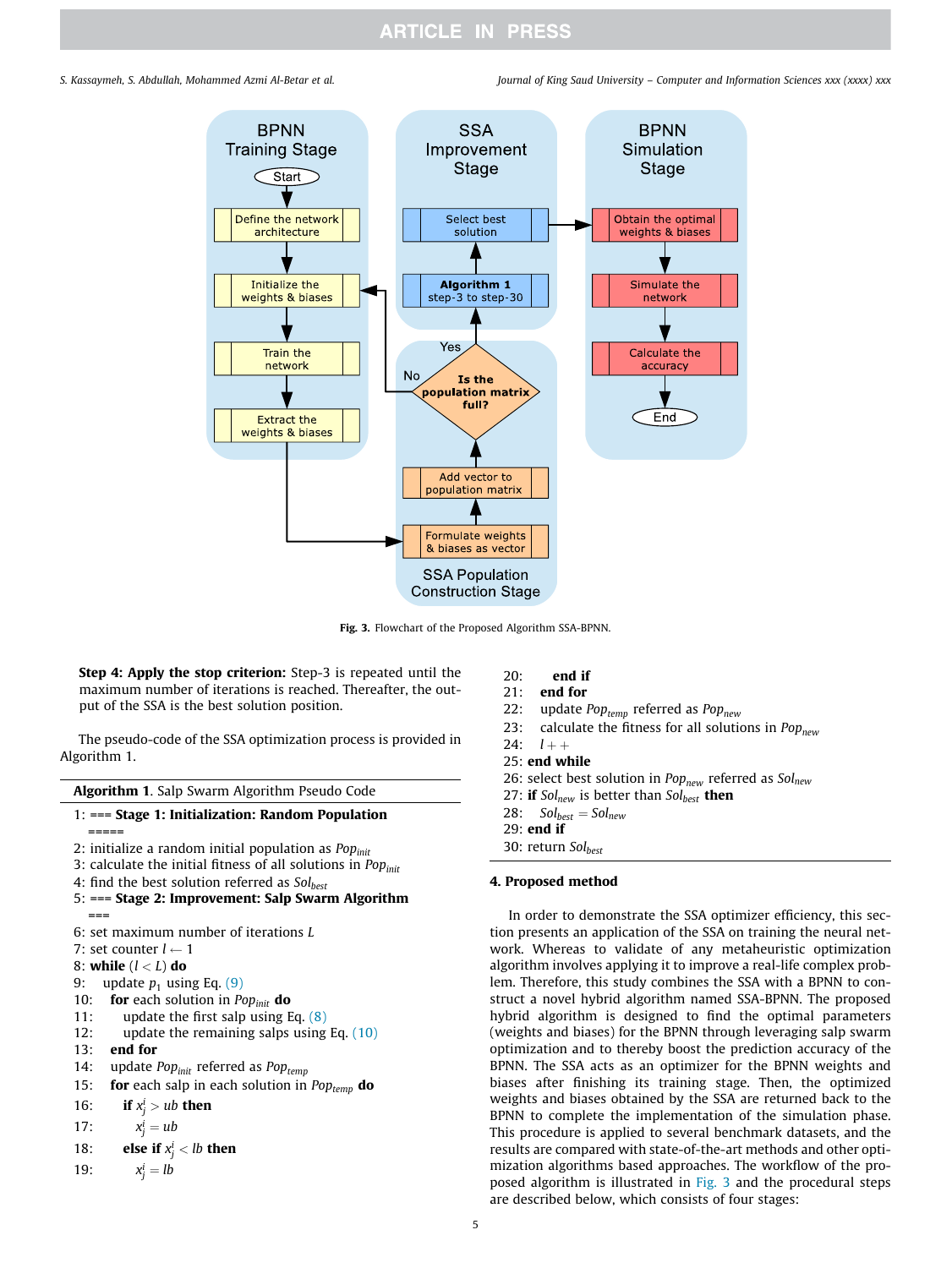### *4.1. BPNN network training*

Step 1: Configure the BPNN network architecture: the architecture of any ANN is controlled by two main hyperparameters, the layers number and the nodes (neurons) number in each hidden layer. Values for these hyperparameters must be specified when configuring any network. The first step in the proposed method is initializing the BPNN network architecture, which is as follows:

*Step 1.1: Define the number of layers:* it is crucial to select an appropriate number of hidden layers because this decision affects the robustness (Ren et al., 2014) and generalization performance (Rumelhart et al., 1995) of the BPNN network. In this study the Kolmogorov's theorem was followed (Wang et al., 2019; Hornik et al., 1989), which states that three layers of a BPNN can approximate any continuous function. That means one hidden layer is considered adequate for the experiments conducted in this study (Rumelhart et al., 1995; Wittek, 2014). So, the architecture of the BPNN used in the proposed method consists of three layers, which allocated as one input layer, one hidden layer, and one output layer.

*Step 1.2: Define the number of neurons:* in the input layer, the number of input nodes is equal to the number of features in the dataset, which mean that in each dataset application, the input layer nodes number is determined based on the dataset features number, while the features number vary from database to another, so the input layer nodes number will change accordingly. Also, in the output layer, the number of output nodes is determined as one node based on the dataset output variables. On the other hand, to obtain highly accurate prediction results, which highly depend on the hidden layer nodes number, this study utilizes the Hecht-Nelson method (Hecht-Nielsen, 1987) to identify hidden layer nodes number. According to the Hecht-Nelson method, the number of hidden layer nodes must equal  $2n + 1$ , where *n* is the number of input layer nodes (Ren et al., 2014).

Step 2: Initialize the BPNN parameters (weights and biases): in principle, the weights  $(\omega_{ij})$  and biases  $(b_i)$  of the BPNN network layers are initialized randomly. This is due to the expectation of the stochastic optimization method that utilizes to train the BPNN network model, which is called stochastic gradient descent.

Step 3: Train the BPNN network: after defining the BPNN network architecture and initializing the weights and biases, the BPNN network is ready for the training step by applying the training input data (the fault data which used as a sample data for BPNN). The training input data consists of 70% of the total content of the dataset, which is chosen randomly. Note that the remaining (30%) of the dataset content is utilized as simulation data.

Then the training process starts by employing the suggested BPNN network architecture and the initialized weights and biases in addition to the chosen training input data. In the training process, the BPNN network weights and biases are updated (improved) based on the estimation error  $(e)$  as descried in Section 3.1 Step 5 and 6. However, regardless of the amount of improvement cycles in the BPNN network weights, usually it will be insufficient, because the estimation error (e) will remain higher than the desired value. The training process continues until one of the following termination criteria is met, i.e., by reaching a reasonable (e) value, by reaching the maximum iteration limit, or when no more enhancements can be found.

Step 4: Extract the BPNN network weights and biases: after step 3 is completed, the new updated weights and biases are

*S. Kassaymeh, S. Abdullah, Mohammed Azmi Al-Betar et al. Journal of King Saud University – Computer and Information Sciences xxx (xxxx) xxx*

extracted from the BPNN network, and forwarded to the SSA optimizer, in order to be optimized.

### *4.2. SSA population construction*

Step 1: Formulate weights & biases as vector: The updated weights and biases extracted in step-4 of the previous stage were formulated as a vector. This vector as shown in the following model, will be treated later as a single SSA solution.

 $x = (w_{11}, w_{12}, \ldots, w_{1m}, w_{21}, w_{22}, \ldots, w_{2m}, \ldots, w_{z1}, w_{z2}, \ldots, w_{zm},$  $b_1, b_2$ ) where *z* is the number of the input layer nodes and *m* is the number of the hidden layer nodes.

The initial population for the SSA consists of several solutions, where each solution is a vector whose size has been previously specified. Each formulated vector is treated as a single solution for the SSA. So, to construct the initial population matrix for the SSA, steps 2 to 4 in Stage 4.1 have to be repeated according to the SSA population size.

Step 2: Add vector to population matrix: All the generated vectors in the previous step are added iteratively to a 2 dimensional matrix to construct the SSA initial population. Below is the template for the SSA initial population matrix:

|         | $x_2^1$ | $x_3^1$ |         |
|---------|---------|---------|---------|
| $x_1^2$ | $x_2^2$ | $x_3^2$ | $x_d^2$ |
|         |         |         | ċ.      |
|         |         |         |         |
|         | $x_2^i$ | $x_3^i$ | $x_d^i$ |
|         |         |         |         |
|         |         |         |         |
|         | $x_2^n$ | $x_3^n$ | $x_d^n$ |

where the initial population matrix is made up of *n*-solutions with *d*-dimensions. So, the matrix structure is  $(n * d)$ .

#### *4.3. SSA improvement*

Step 1: Algorithm 1 step-3 to step-30: SSA utilizes the constructed initial population in Stage 4.2 to start its optimization process by calculating the initial fitness for all the solutions and defining the best solution. The SSA optimization process requires several iterations, which specified as in Table 1. In each iteration, the fitness is calculated and compared with the initial fitness which specified by BPNN Network during Stage 4.1, so that the best fitness is obtained and stored. The outcome of the completed optimization process is a new optimized population. Algorithm 1 step-3 to step-30 describes the SSA Improvement process in detail.

Step 2: Select the best solution: The best optimal solution in the population that has the best fitness is selected and redirected back to the BPNN Network to be used as a new optimal weight and biases.

|  |  | Experimental parameters configuration. |
|--|--|----------------------------------------|
|--|--|----------------------------------------|

| Parameter                  | Value                                    |
|----------------------------|------------------------------------------|
| <b>SSA Population Size</b> | 30                                       |
| SSA Max iteration $(L)$    | 300                                      |
| BPNN hidden layers No.     | based on Kolmogorov theorem              |
|                            | (Wang et al., 2019; Hornik et al., 1989) |
| Hidden layer neurons No.   | based on Hecht-Nelson method             |
|                            | (Ren et al., 2014; Hecht-Nielsen, 1987)  |
| Experiment Runs No.        | 30                                       |
|                            |                                          |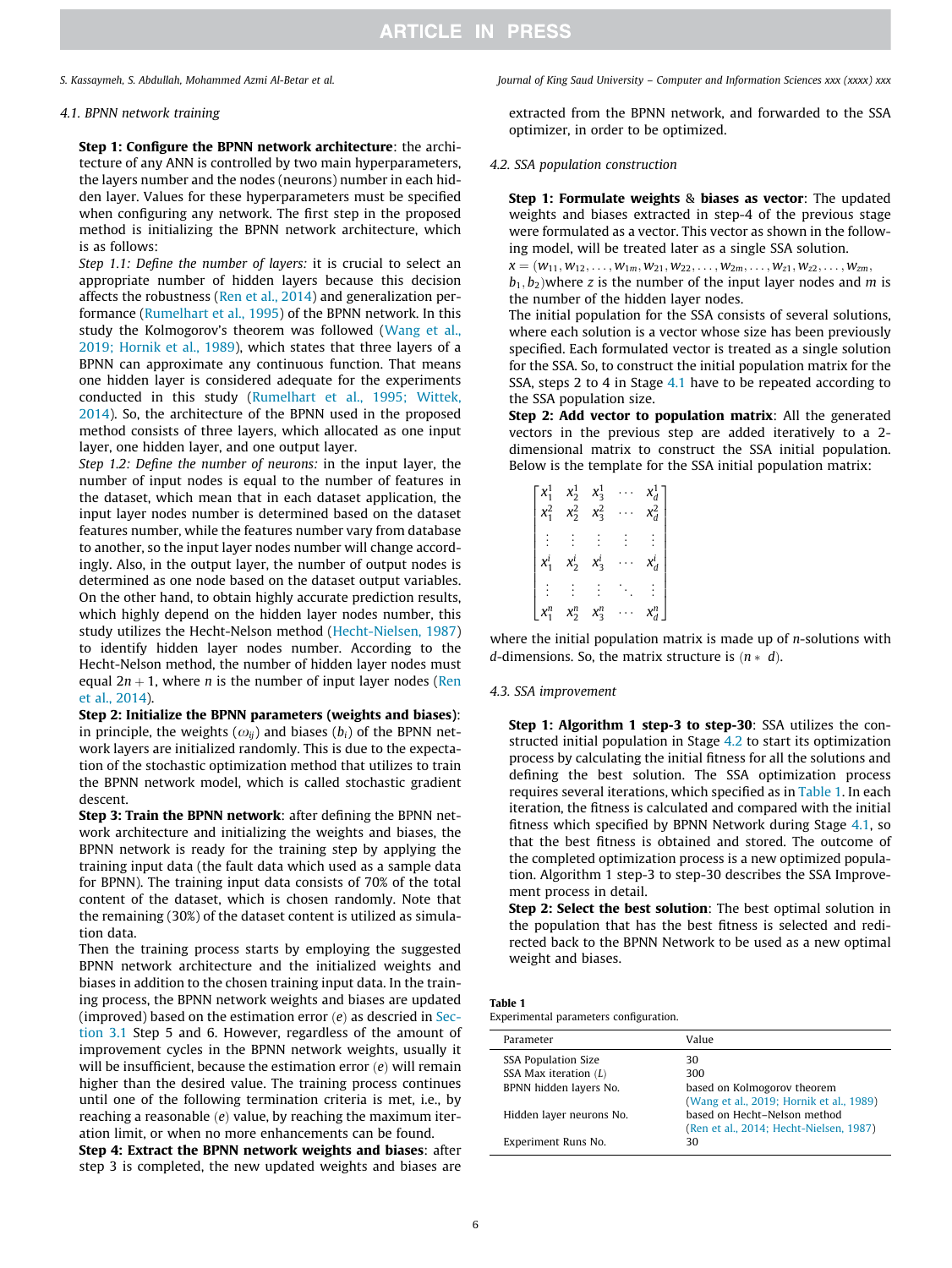

Fig. 4. Example of Handling the BPNN weights and biases by the SSA Optimizer.

#### *4.4. BPNN simulation*

Step 1: Obtain the optimal parameters: BPNN network utilized new optimal weights and biases that had been improved by SSA optimizer.

Step 2: Simulate the network: At this step the new optimal weights and biases along with the simulation input data (the fault data which used as a sample data for BPNN) utilized to simulate BPNN network. Based on the simulation results, the estimation error *e* is calculated.

Step 3: Calculate the accuracy: Based on the estimation error *e* the prediction accuracy is calculated, by calculating the MSE as the main accuracy measure (main objective function) as well as the several other measurements that are mentioned in Section 5.2. The prediction accuracy determine how much the prediction produced by the proposed method deviates from the target values (simulation output data).

For example, a set of BPNN parameters (weights and biases) vectors are shown in the upper side of the Fig. 4, where they are utilized by the SSA algorithm as a population (each vector is a single solution). After these vectors being optimized by the SSA algorithm, the best one utilized by the BPNN as new optimal parameters as shown in the bottom side of the Fig. 4. In addition, the pseudo code of the proposed method is given in Algorithm 2.

Algorithm 2. Proposed Method Pseudo-code

| 1: === Stage 1: Network Initialization ===============          |
|-----------------------------------------------------------------|
| 2: input layer size $(z)$ = dataset features No                 |
| 3: hidden layer size = $zn + 1$                                 |
| 4: output layer size $= 1$                                      |
| 5: === Stage 2: SSA Population ( $Popinit$ ) Initialization === |
| 6: set population size ( <i>PopSize</i> )                       |
| 7: set counter $i \leftarrow 1$                                 |
| 8: while $(i = PopSize)$ do                                     |
| 9: initialize random parameters                                 |

- 10: train network using training data
- 11:  $Pop<sub>init</sub>(i) = getWeights(network)$

*S. Kassaymeh, S. Abdullah, Mohammed Azmi Al-Betar et al. Journal of King Saud University – Computer and Information Sciences xxx (xxxx) xxx*

- 12:  $i + +$
- 13: end while
- 14: calculate the initial fitness of all solutions in *Popinit*
- 15: === Stage 3: Improvement: SSA ===============
- 16: as in Algorithm 1 *(from line-6 to line-30)*
- 17: === Stage 4: Network Re-initialization ===========
- 18: network weights = *Solbest*
- 19: test network using test data
- 20: *Accuracy* ¼ j*TestOutput ActualOutput*j
- 21: Return Accuracy

#### 5. Experiments and results

This section discusses the evaluation of the proposed method performance in improving the prediction accuracy of a software fault problem. In order to achieve this, variety of experiments were conducted over 22 different SFP datasets that described in Section 5.3. The first experiment was done to compare the proposed method performance against traditional BPNN performance in Section 5.4. The second experiment was done to validate the proposed method without and with cross-validation in Section 5.5. The last experiment was done to validate the proposed method against those methods in the literature in Section 5.6. Furthermore, the parameters configuration will be discussed in Section 5.1, then the performance measure will be discussed in Section 5.2.

#### *5.1. Parameters configuration*

Table 1 shows the parameter settings for the SSA and BPNN that were utilized in this research. The best settings for some of the SSA parameter values (i.e., population size and max iteration  $(L)$ ) were chosen based on the result of numerous trial-and-error experiments. In addition, the BPNN parameter values (i.e., number of hidden layers in the network and number of neurons in the hidden layers) were selected as described in subSection 4 Step-1. These parameters were used in all the experiments.

#### *5.2. Performance measure*

No one method is considered to be a common standard technique for evaluating the performance of any algorithm. Therefore, several evaluation criteria are used in this research, such as Sensitivity, Specificity, Accuracy, Error Rate, and area under ROC curve (AUC). Except AUC, all the above evaluation criteria are affected by the cut-off value of on the estimated probability of defect instances, where the default value of cut-off is 0.5, and it is not the preferred cut-off value while evaluating a predictor/classifier (Zhang et al., 2016). A plenty of research in the literature encourages the use of AUC value to achieve better evaluation for any model (Ghotra et al., 2015; Lessmann et al., 2008). So, this research considers the AUC value to evaluate the proposed method.

In brief, the AUC value depends on the trade-off among True Positive (*tp*) rate against False Positive (*fp*) rate. The AUC value can be calculated on the basis of a confusion matrix as in Fig. 5. Where the term *tp* refers to the number of correctly predicted defective classes, while the term *tn* refers to the number of correctly predicted non defective classes. On the other hand, the term *fp* denotes the number of non-defective classes incorrectly predicted defective classes, while the term *fn* denotes the number of defective classes incorrectly predicted non defective classes. Also, confusion matrix can provide another important measure: specificity, sensitivity, accuracy, error rate (ER) and that defined as in Eqs. (11a), (11b), (12a), and (12b) respectively.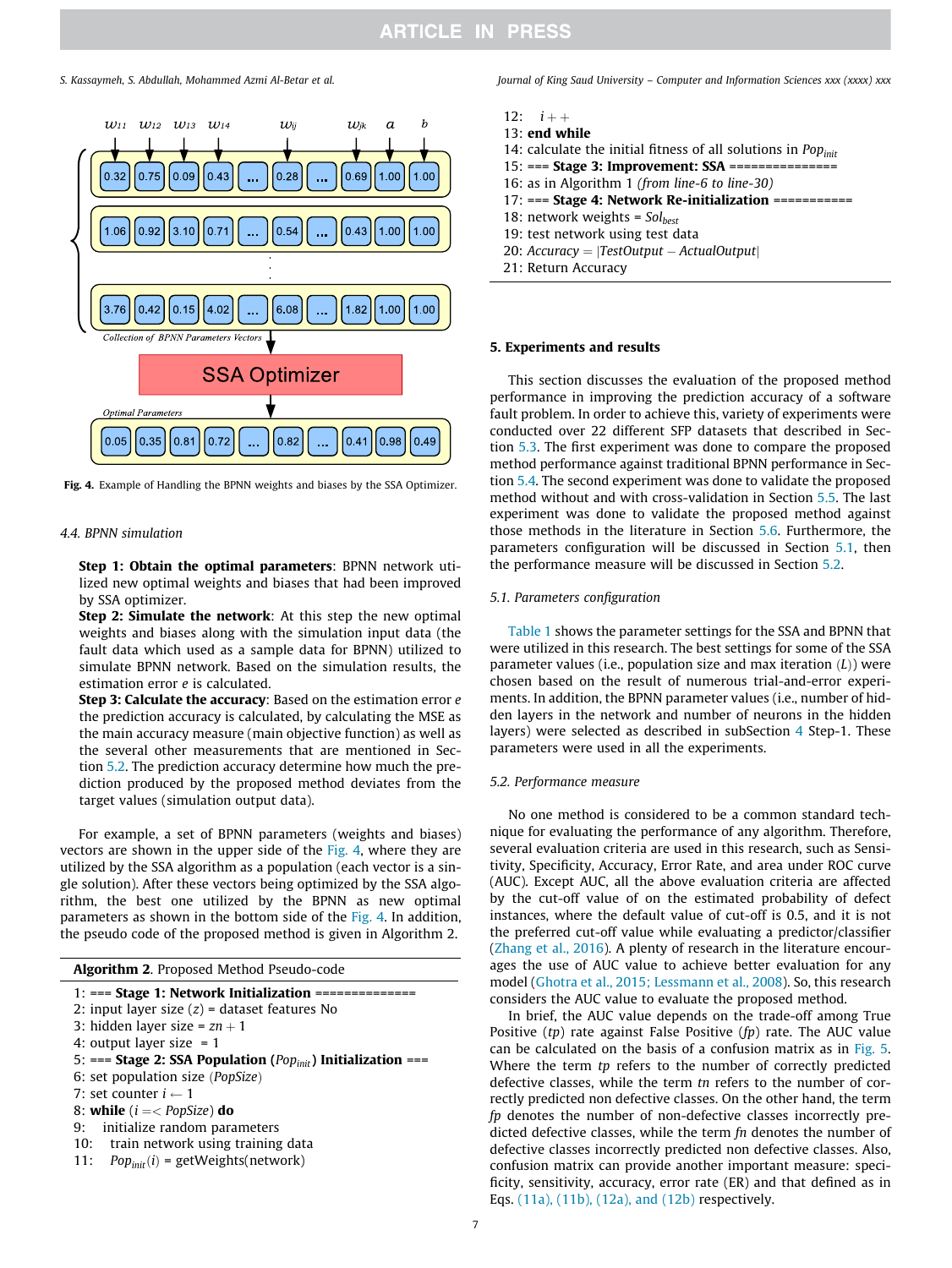

## Figure 5: Confusion Matrix

Fig. 5. Confusion Matrix.



Fig. 6. ROC Curves and AUC values.

In addition, the AUC measures the probability that the randomly selected defective entity will be ranked higher than the randomly selected clean entity. The evaluation rules for any predictor/classifier using AUC is illustrated in Fig. 6 (Wi, 2000). The researchers can generalize the results even if the data distribution is changed by using the AUC measures (Koru et al., 2008).

$$
Specificity = \frac{tn}{tn + fp} \tag{11a}
$$

Sensitivity = 
$$
\frac{tp}{tp + fn}
$$
 (11b)

$$
Accuracy = \frac{tp + tn}{tp + tn + fp + fn}
$$
 (12a)

$$
ER = 1 - \frac{tp + tn}{tp + tn + fp + fn}
$$
 (12b)

#### *5.3. SFP datasets used*

This research paper utilizes variety of public benchmark datasets to make the research verifiable, repeatable, and refutable. All the datasets are characterized for the SFP problem. These datasets are established in the literature (Jayanthi and Florence, 2019; Miholca et al., 2018; Li et al., 2016) and it is collected from PRO-MISE, which is a public engineering repository.<sup>1</sup> Table 2 contains a brief description of these datasets including their number of features, as well as number of faults and percentage of faults. From the table, it can be seen that these datasets vary in both complexity and size.

The experiments consider twenty-two datasets. Four datasets were obtained from the PROMISE repository, namely, KC1, JM1,

#### *S. Kassaymeh, S. Abdullah, Mohammed Azmi Al-Betar et al. Journal of King Saud University – Computer and Information Sciences xxx (xxxx) xxx*

PC3, and PC4. The KC1 dataset has a size close to 2k and the JM1 dataset has a size close to 9k, and each of these datasets has twenty-two features. The PC3 and PC4 datasets have a size of more than 1 k and each of them has thirty-eight features (Jayanthi and Florence, 2019).

In addition, five of these datasets, namely, Ar1, Ar3, Ar4, Ar5, and Ar6, were acquired from publicly available embedded software developed in C language Marian et al., 2015, and available in OpenML repository.<sup>2</sup> Another five were JEdit-4.0, JEdit-4.2, JEdit-4.3, Ant-1.7, and Tomcat-6.0, which are also publicly available datasets and have been utilized in most previous studies (Miholca et al., 2018), and were obtained from the PROMISE repository. All these dataset's descriptions are summarized in Table 2 and each one corresponds to a software application. The class label denoting whether the entity was defective or non-defective.

This research also utilizes eight NASA datasets (kc2, kc3, cm1, mc2, mw1, pc1, pc2, and pc5) that contain satellite, ground station, and simulation data, which were extracted from the PROMISE and OpenML repositories. The dataset descriptions are shown in Table 2. Each dataset fault percentage (*Faults*(%)) indicates that the SFP problem is a sort of imbalanced learning problem (Li et al., 2016). Variety of attributes is applied to describe software application, such as McCabe measure, Halstead measure, number of operators, number of code lines, etc.

### *5.4. Results of the proposed method against traditional BPNN*

As mentioned before, an independent of thirty replicated runs were conducted to evaluate the performance of the proposed method without cross-validation and that of the conventional BPNN. The results are presented in Table 3. The values of the performance measures for each method on each dataset were calculated based on the average results over thirty replicated runs.

It can be noted from the table that the SSA-BPNN results (highlighted in gray) were better than those of the conventional BPNN algorithm in respect of accuracy for all of the datasets. In short, the outcomes of the proposed method show that using the SSA algorithm to optimize the BPNN parameters leads to a notable improvement in performance in terms of prediction accuracy, as compared to the conventional BPNN.

#### *5.5. Results of the proposed method without and with cross-validation*

In traditional ANN training process, data is divided into two main parts, training part 70%, and testing part 30%. This type of data division may lead to over-learning the problem, where the ANN gain a lot of information related to individual cases, and leaving too much information related to a general case. In order to solve this problem, this research utilizes the cross-validation (CV) method that divides the dataset into k-fold number, where selftraining is applied based on k cross-validation ( $k = 10$ ). Each employed the dataset was divided into 10 random portions. Repeatedly, 9-portions were used for training (90%), and 1 portion was used for testing (10%) in each validation session, where the average results for all sessions was taken into account. The main aim of the cross-validation technique is to predict the anticipated level of fit of a model for a data-independent dataset that utilized to train the model.

The results of the proposed method with and without crossvalidation are reported in Table 4. The performance for the proposed BPNN-SSA with cross-validation for KC1, KC2, KC3, Ar4, Ar5, JEdit-4.0, JEdit-4.2, JEdit-4.3, Ant-1.7, Tomcat-6.0, CM1, MC2, MW1, PC1, and PC5 datasets is improved in term of the average

<sup>2</sup> http://www.openml.org/.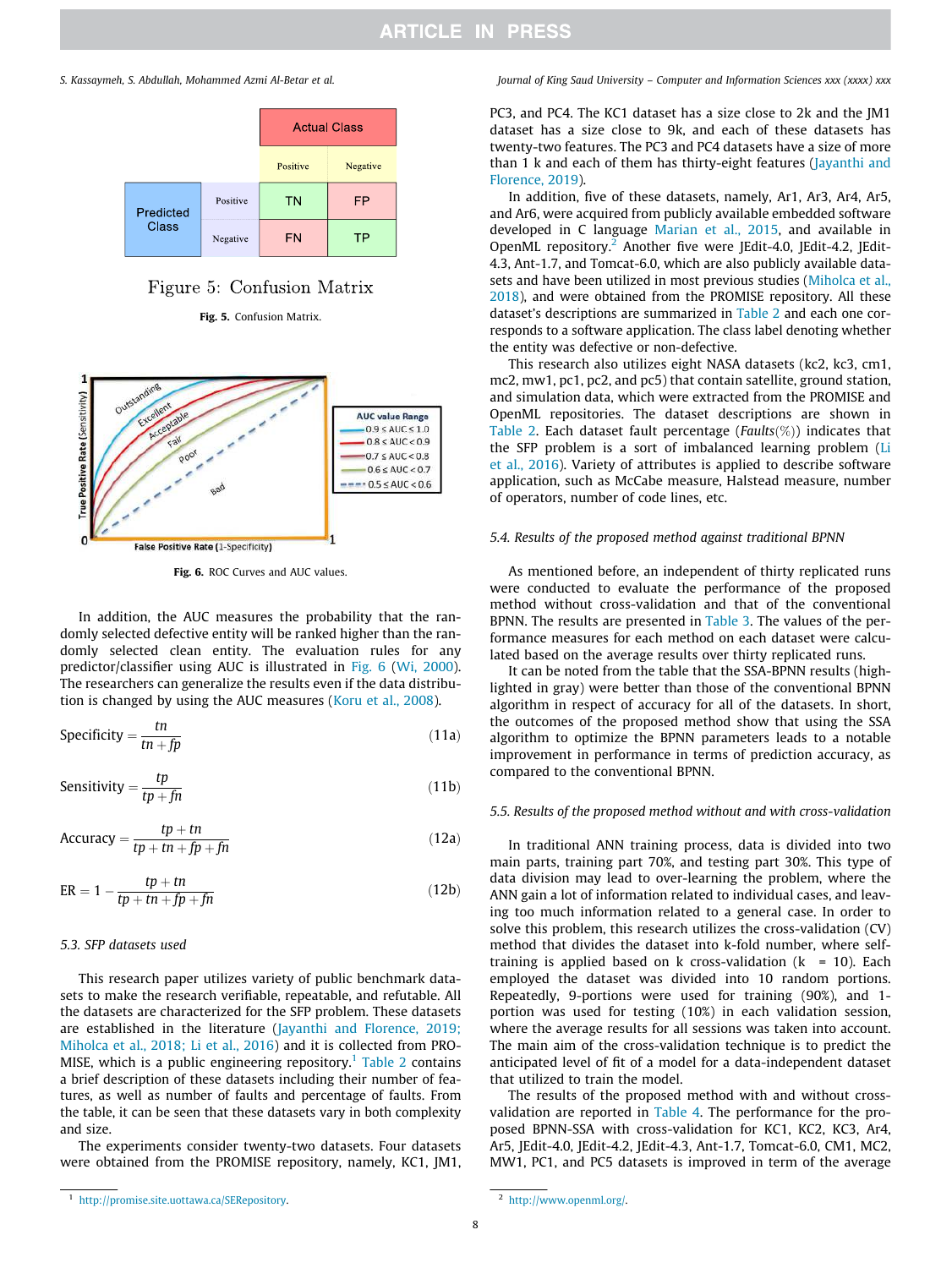*S. Kassaymeh, S. Abdullah, Mohammed Azmi Al-Betar et al. Journal of King Saud University – Computer and Information Sciences xxx (xxxx) xxx*

#### Table 2

Description of the Datasets.

| Dataset         | Features No. | Faults No. | Faults $(\%)$ | Dataset         | Features No. | Faults No. | Faults $(\%)$ |
|-----------------|--------------|------------|---------------|-----------------|--------------|------------|---------------|
| KC <sub>1</sub> | 22           | 325        | 15.50         | Tomcat-6.0      | 20           | 77         | 8.97          |
| KC <sub>2</sub> | 21           | 107        | 20.49         | MW1             | 37           | 31         | 7.69          |
| KC3             | 39           | 43         | 9.38          | IEdit-4.0       | 20           | 75         | 24.50         |
| IM1             | 22           | 1759       | 18.34         | IEdit-4.2       | 20           | 48         | 13.08         |
| Ar1             | 29           | 8          | 7.40          | $Edi-4.3$       | 29           | 10         | 2.03          |
| Ar3             | 29           | 8          | 12.70         | Ant- $1.7$      | 20           | 166        | 22.28         |
| Ar4             | 29           | 20         | 18.69         | PC <sub>1</sub> | 37           | 76         | 6.94          |
| Ar5             | 29           | 8          | 22.22         | PC <sub>2</sub> | 36           | 23         | 2.15          |
| Ar <sub>6</sub> | 29           | 15         | 14.85         | PC <sub>3</sub> | 38           | 140        | 12.40         |
| CM1             | 22           | 49         | 9.83          | PC4             | 38           | 178        | 12.72         |
| MC <sub>2</sub> | 39           | 52         | 32.29         | PC <sub>5</sub> | 38           | 516        | 3.00          |
|                 |              |            |               |                 |              |            |               |

Table 3

Performance Results of the Proposed SSA-BPNN Against Traditional BPNN.

| Dataset         | Method          | Sensitivity | Specificity | Accuracy | ER     | <b>AUC</b> |
|-----------------|-----------------|-------------|-------------|----------|--------|------------|
| KC1             | <b>BPNN</b>     | 0.1529      | 0.9726      | 0.8626   | 0.1374 | 0.76       |
|                 | <b>SSA-BPNN</b> | 0.3441      | 0.9833      | 0.8892   | 0.1108 | 0.79       |
| KC <sub>2</sub> | <b>BPNN</b>     | 0.4545      | 0.9516      | 0.8471   | 0.1529 | 0.77       |
|                 | <b>SSA-BPNN</b> | 0.4848      | 0.9919      | 0.8854   | 0.1146 | 0.85       |
| KC3             | <b>BPNN</b>     | 0.2222      | 0.9225      | 0.8768   | 0.1232 | 0.68       |
|                 | <b>SSA-BPNN</b> | 0.3333      | 0.9767      | 0.9348   | 0.0652 | 0.92       |
| JM1             | <b>BPNN</b>     | 0.1350      | 0.9722      | 0.8184   | 0.1816 | 0.68       |
|                 | <b>SSA-BPNN</b> | 0.0767      | 0.9876      | 0.8203   | 0.1797 | 0.70       |
| Ar1             | <b>BPNN</b>     | 0.3333      | 0.8824      | 0.8378   | 0.1622 | 0.59       |
|                 | SSA-BPNN        | 1.0000      | 0.8000      | 0.9459   | 0.0541 | 0.98       |
| Ar <sub>3</sub> | <b>BPNN</b>     | 0.2000      | 0.9286      | 0.7368   | 0.2632 | 0.57       |
|                 | <b>SSA-BPNN</b> | 0.5000      | 1.0000      | 0.8947   | 0.1053 | 0.95       |
| Ar4             | <b>BPNN</b>     | 0.1429      | 0.9615      | 0.7879   | 0.2121 | 0.70       |
|                 | <b>SSA-BPNN</b> | 0.7143      | 0.8462      | 0.8182   | 0.1818 | 0.89       |
| Ar5             | <b>BPNN</b>     | 0.6667      | 0.7500      | 0.7273   | 0.2727 | 0.89       |
|                 | <b>SSA-BPNN</b> | 0.6667      | 0.8750      | 0.8182   | 0.1818 | 0.91       |
| Ar <sub>6</sub> | <b>BPNN</b>     | 0.1429      | 0.9583      | 0.7742   | 0.2258 | 0.67       |
|                 | <b>SSA-BPNN</b> | 0.4286      | 0.9583      | 0.8387   | 0.1613 | 0.92       |
| JEdit-4.0       | <b>BPNN</b>     | 0.3043      | 0.8406      | 0.7065   | 0.2935 | 0.64       |
|                 | <b>SSA-BPNN</b> | 0.3478      | 0.9275      | 0.7826   | 0.2174 | 0.85       |
| JEdit-4.2       | <b>BPNN</b>     | 0.4375      | 0.9263      | 0.8559   | 0.1441 | 0.72       |
|                 | SSA-BPNN        | 0.1875      | 0.9789      | 0.8649   | 0.1351 | 0.90       |
| JEdit-4.3       | <b>BPNN</b>     | 0.0000      | 0.9586      | 0.9392   | 0.0608 | 0.85       |
|                 | <b>SSA-BPNN</b> | 0.0000      | 0.9862      | 0.9662   | 0.0338 | 0.97       |
| Ant- $1.7$      | <b>BPNN</b>     | 0.3889      | 0.9118      | 0.7857   | 0.2143 | 0.74       |
|                 | <b>SSA-BPNN</b> | 0.2222      | 0.9765      | 0.7946   | 0.2054 | 0.79       |
| Tomcat-6.0      | <b>BPNN</b>     | 0.2727      | 0.9407      | 0.8837   | 0.1163 | 0.73       |
|                 | <b>SSA-BPNN</b> | 0.5000      | 0.9025      | 0.8682   | 0.1318 | 0.89       |
| CM1             | <b>BPNN</b>     | 0.0000      | 0.9621      | 0.8467   | 0.1533 | 0.74       |
|                 | <b>SSA-BPNN</b> | 0.1667      | 0.9773      | 0.8800   | 0.1200 | 0.85       |
| MC <sub>2</sub> | <b>BPNN</b>     | 0.6364      | 0.9211      | 0.8571   | 0.1429 | 0.69       |
|                 | <b>SSA-BPNN</b> | 0.7000      | 0.9474      | 0.8958   | 0.1042 | 0.82       |
| MW1             | <b>BPNN</b>     | 0.2000      | 0.9730      | 0.9091   | 0.0909 | 0.74       |
|                 | <b>SSA-BPNN</b> | 0.7000      | 0.9640      | 0.9421   | 0.0579 | 0.93       |
| PC1             | <b>BPNN</b>     | 0.0385      | 0.9902      | 0.9159   | 0.0841 | 0.72       |
|                 | <b>SSA-BPNN</b> | 0.1154      | 0.9739      | 0.9069   | 0.0931 | 0.79       |
| PC <sub>2</sub> | <b>BPNN</b>     | 0.8750      | 0.3134      | 0.3160   | 0.6840 | 0.70       |
|                 | <b>SSA-BPNN</b> | 0.2500      | 1.0000      | 0.9964   | 0.0036 | 0.93       |
| PC3             | <b>BPNN</b>     | 0.2200      | 0.9499      | 0.8721   | 0.1279 | 0.73       |
|                 | <b>SSA-BPNN</b> | 0.1000      | 0.9809      | 0.8870   | 0.1130 | 0.87       |
| PC4             | <b>BPNN</b>     | 0.4615      | 0.9663      | 0.9064   | 0.0936 | 0.87       |
|                 | <b>SSA-BPNN</b> | 0.4231      | 0.9741      | 0.9087   | 0.0913 | 0.90       |
| PC <sub>5</sub> | <b>BPNN</b>     | 0.1950      | 0.9948      | 0.9701   | 0.0299 | 0.90       |
|                 | <b>SSA-BPNN</b> | 0.2075      | 0.9946      | 0.9703   | 0.0297 | 0.92       |

of AUC results. While the performance for the proposed BPNN-SSA without cross-validation for JM1, Ar1, Ar3, Ar6, PC2, PC3, and PC4 have seen a decline. In conclusion, the BPNN-SSA with crossvalidation outperforms those without cross-validation in 15 out of 22 datasets.

### *5.6. Results of the proposed method against state-of-the-art*

A further evaluation for the proposed method performance was conducted by comparing its results with those produced by thirteen state-of-the-art algorithms. The same datasets were used to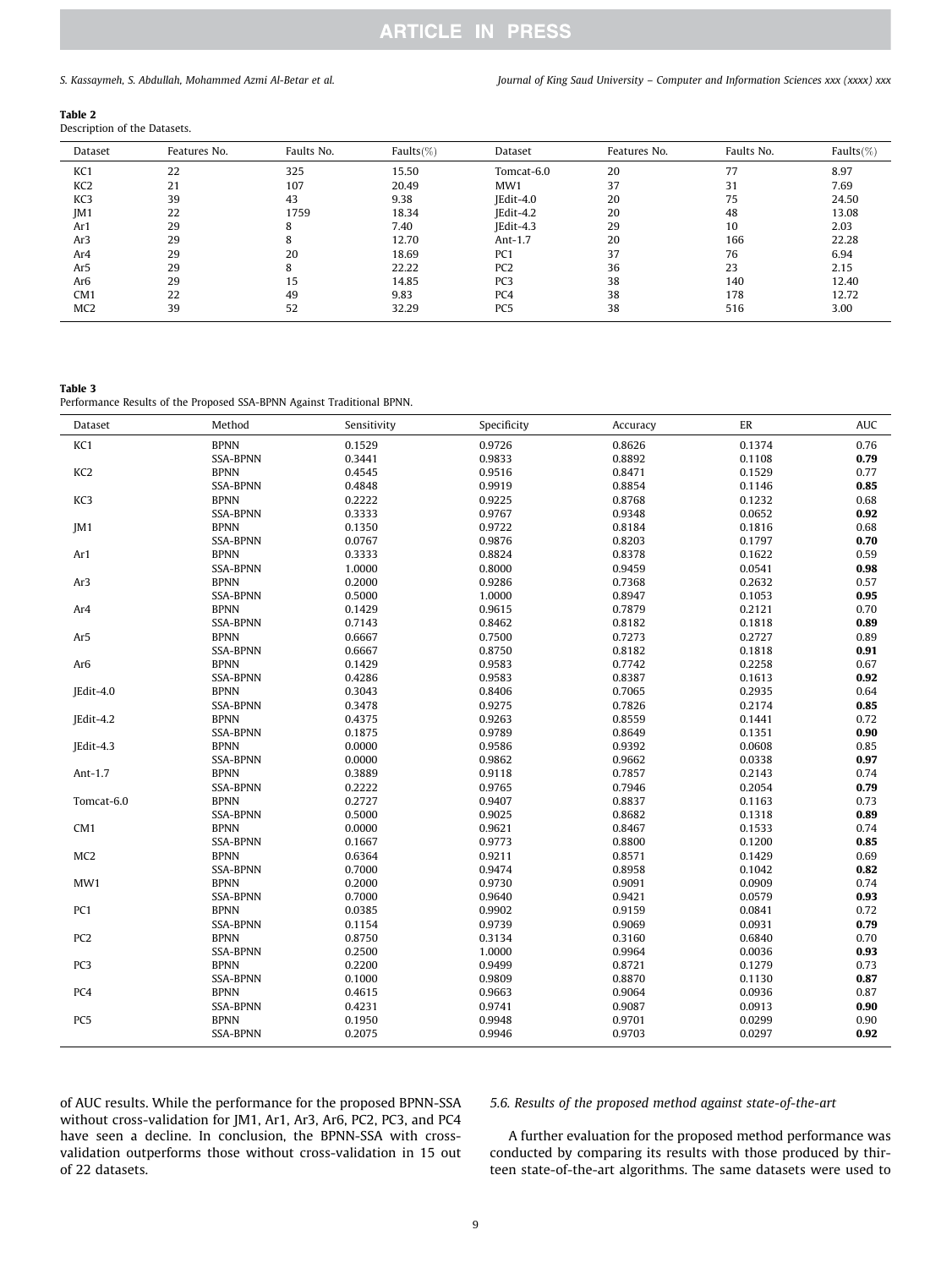*S. Kassaymeh, S. Abdullah, Mohammed Azmi Al-Betar et al. Journal of King Saud University – Computer and Information Sciences xxx (xxxx) xxx*

#### Table 4

Performance Results of the Proposed SSA-BPNN without and with Cross-Validation.

| Dataset         | CV      | Sensitivity | Specificity | Accuracy | ER     | <b>AUC</b> |
|-----------------|---------|-------------|-------------|----------|--------|------------|
| KC1             | without | 0.3441      | 0.9833      | 0.8892   | 0.1108 | 0.7900     |
|                 | with    | 0.3882      | 0.9580      | 0.8815   | 0.1185 | 0.8076     |
| KC <sub>2</sub> | without | 0.4848      | 0.9919      | 0.8854   | 0.1146 | 0.8500     |
|                 | with    | 0.6667      | 0.9597      | 0.8981   | 0.1019 | 0.8512     |
| KC3             | without | 0.3333      | 0.9767      | 0.9348   | 0.0652 | 0.9200     |
|                 | with    | 1.0000      | 0.4940      | 0.5435   | 0.4565 | 0.9330     |
| JM1             | without | 0.0767      | 0.9876      | 0.8203   | 0.1797 | 0.7000     |
|                 | with    | 0.0304      | 0.9962      | 0.8114   | 0.1886 | 0.6934     |
| Ar1             | without | 1.0000      | 0.8000      | 0.9459   | 0.0541 | 0.9800     |
|                 | with    | 0.0000      | 1.0000      | 0.9583   | 0.0417 | 0.9792     |
| Ar <sub>3</sub> | without | 0.5000      | 1.0000      | 0.8947   | 0.1053 | 0.9500     |
|                 | with    | 0.5000      | 1.0000      | 0.8947   | 0.1053 | 0.8947     |
| Ar4             | without | 0.7143      | 0.8462      | 0.8182   | 0.1818 | 0.8900     |
|                 | with    | 1.0000      | 0.6923      | 0.7576   | 0.2424 | 0.8939     |
| Ar5             | without | 0.6667      | 0.8750      | 0.8182   | 0.1818 | 0.9100     |
|                 | with    | 0.0000      | 1.0000      | 0.8571   | 0.1429 | 0.9286     |
| Ar <sub>6</sub> | without | 0.4286      | 0.9583      | 0.8387   | 0.1613 | 0.9200     |
|                 | with    | 0.8750      | 1.0000      | 0.9677   | 0.0323 | 0.8710     |
| JEdit-4.0       | without | 0.3478      | 0.9275      | 0.7826   | 0.2174 | 0.8500     |
|                 | with    | 1.0000      | 0.3333      | 0.4754   | 0.5246 | 0.8758     |
| JEdit-4.2       | without | 0.1875      | 0.9789      | 0.8649   | 0.1351 | 0.9000     |
|                 | with    | 0.7500      | 1.0000      | 0.9640   | 0.0360 | 0.9279     |
| JEdit-4.3       | without | 0.0000      | 0.9862      | 0.9662   | 0.0338 | 0.9700     |
|                 | with    | 0.3333      | 1.0000      | 0.9800   | 0.0200 | 0.9767     |
| Ant-1.7         | without | 0.2222      | 0.9765      | 0.7946   | 0.2054 | 0.7900     |
|                 | with    | 0.3725      | 0.9760      | 0.8349   | 0.1651 | 0.8058     |
| Tomcat-6.0      | without | 0.5000      | 0.9025      | 0.8682   | 0.1318 | 0.8900     |
|                 | with    | 0.0000      | 0.9915      | 0.9070   | 0.0930 | 0.9008     |
| CM <sub>1</sub> | without | 0.1667      | 0.9773      | 0.8800   | 0.1200 | 0.8500     |
|                 | with    | 1.0000      | 0.0606      | 0.1733   | 0.8267 | 0.8609     |
| MC <sub>2</sub> | without | 0.7000      | 0.9474      | 0.8958   | 0.1042 | 0.8200     |
|                 | with    | 0.1000      | 1.0000      | 0.7188   | 0.2813 | 0.8438     |
| MW1             | without | 0.7000      | 0.9640      | 0.9421   | 0.0579 | 0.9300     |
|                 | with    | 0.9000      | 0.9730      | 0.9669   | 0.0331 | 0.9496     |
| PC1             | without | 0.1154      | 0.9739      | 0.9069   | 0.0931 | 0.7900     |
|                 | with    | 0.0000      | 0.9854      | 0.9186   | 0.0814 | 0.8279     |
| PC <sub>2</sub> | without | 0.2500      | 1.0000      | 0.9964   | 0.0036 | 0.9300     |
|                 | with    | 1.0000      | 0.0009      | 0.0054   | 0.9946 | 0.9235     |
| PC3             | without | 0.1000      | 0.9809      | 0.8870   | 0.1130 | 0.8700     |
|                 | with    | 0.5400      | 0.9332      | 0.8913   | 0.1087 | 0.8570     |
| PC4             | without | 0.4231      | 0.9741      | 0.9087   | 0.0913 | 0.9000     |
|                 | with    | 0.4444      | 0.9961      | 0.9281   | 0.0719 | 0.8986     |
| PC <sub>5</sub> | without | 0.2075      | 0.9946      | 0.9703   | 0.0297 | 0.9200     |
|                 | with    | 1.0000      | 0.6996      | 0.7089   | 0.2911 | 0.9484     |
|                 |         |             |             |          |        |            |

ensure direct comparability of the results. Table 5 provides the abbreviations used for the comparative algorithms employed in this evaluation.

Table 6 present the outcomes of eight of the above-listed comparative methods Jayanthi and Florence, 2019 versus those of the SSA-BPNN method for four datasets in respect of four performance measures (AUC, sensitivity, specificity, and accuracy). Results show that the SSA-BPNN method outperforms the compared algorithms in the case of only one dataset in respect of the AUC performance measure. On the other hand, Table 7 shows that the SSA-BPNN method outperforms four of the comparative algorithms (Jayanthi and Florence, 2019) in most datasets in respect of sensitivity, specificity and accuracy. So, in a nutshell, it can be said that the proposed SSA-BPNN method has a powerful ability to solve the SFP problem.

The performance of the proposed SSA-BPNN method was also compared against that of the HyGRAR method (Miholca et al., 2018) for ten datasets with respect to five performance measures (confusion matrix, sensitivity, specificity, accuracy, and AUC). From the results in Table 8, it can be seen that the proposed SSA-BPNN algorithm outperforms the other methods (A41 through Ar6) for the vast majority of datasets.

Furthermore, the results of the proposed SSA-BPNN method were compared against those of three comparative methods (Li et al., 2016) for eleven datasets in respect of one performance measure (i.e., accuracy). The results in Table 9 shows that the proposed SSA-BPNN outperforms the other three methods in all datasets, from which it can be concluded that it is more efficient for the SFP problem than the 3WD, TS3WD and 2WD methods.

Finally, for further validation, the results of the proposed SSA-BPNN method were compared against other optimization algorithm (Turabieh et al., 2019) for two situations (i.e., with and without cross-validation) over four datasets in term of AUC. The results in Table 10 shows that the proposed SSA-BPNN outperforms the L-RNN algorithm without and with cross-validation in all datasets. It can be concluded that proposed SSA-BPNN is more efficient for the SFP problem.

In conclusion, from the above evaluations, it can be said that the combination between the SSA algorithm and the Backpropagation neural network added a significant improvement to the results in majority of the databases. This might be due to the type of datasets used as opposed to any intrinsic drawbacks in the proposed technique itself.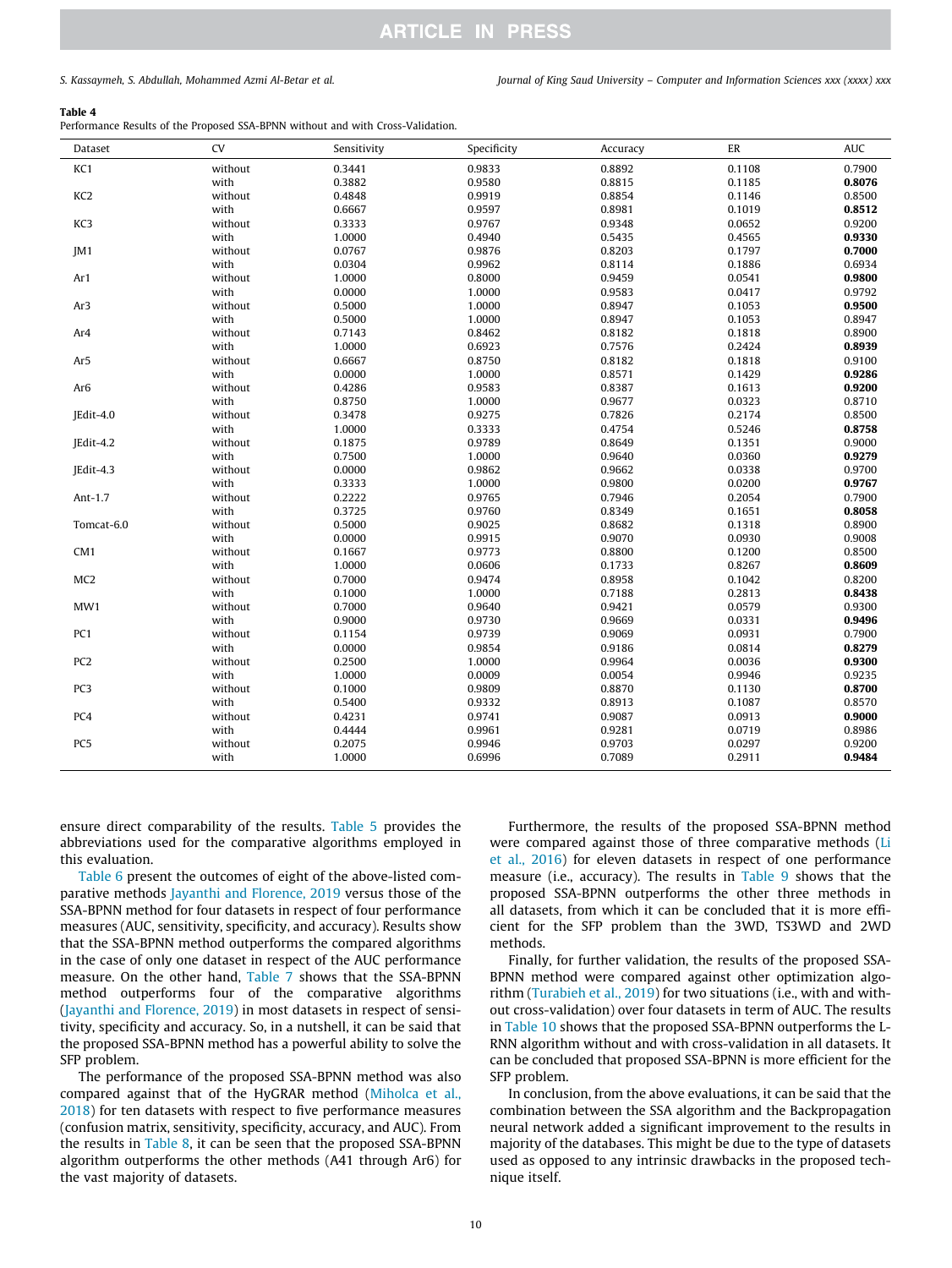*S. Kassaymeh, S. Abdullah, Mohammed Azmi Al-Betar et al. Journal of King Saud University – Computer and Information Sciences xxx (xxxx) xxx*

#### Table 5

State-of-the-Art Comparative Methods for SFP.

| Abbr.         | Method Name                             | Ref.                                                       | Abbr.              | Method Name                                   | Ref.                                                              |
|---------------|-----------------------------------------|------------------------------------------------------------|--------------------|-----------------------------------------------|-------------------------------------------------------------------|
| $k-NN$        | k Nearest Neighbor                      | Jayanthi and Florence (2019) and<br>Lessmann et al. (2008) | ANN-<br><b>PCA</b> | ANN Principal Component<br>Analysis           | Jayanthi and Florence (2019) and Nastac<br>and Dan Cristea (2012) |
| <b>SVM</b>    | Support Vector Machine                  | Jayanthi and Florence (2019) and<br>Lessmann et al. (2008) | HyGRAR             | Gradual Association Rule<br>Mining and ANN    | Miholca et al. (2018)                                             |
| L-SVM         | Lagrangian Support<br>Vector Machine    | Jayanthi and Florence (2019) and<br>Lessmann et al. (2008) | 3WD                | Three-way decisions based<br>Naive Bayes      | Li et al. (2016)                                                  |
| <b>LS-SVM</b> | Least Squares Support<br>Vector Machine | Jayanthi and Florence (2019) and<br>Lessmann et al. (2008) | TS3WD              | Three-way decisions based<br>two-stage method | Li et al. (2016)                                                  |
| NB            | Naïve Baves                             | Jayanthi and Florence (2019)                               | 2WD                | Two-way decisions based<br>Naive Bayes        | Li et al. (2016)                                                  |
| LDA           | Linear Discriminant<br>Analysis         | Jayanthi and Florence (2019) and<br>Lessmann et al. (2008) | L-RNN              | Layered Recurrent Neural<br>Network           | Turabieh et al. (2019)                                            |

#### Table 6

Results of the Proposed SSA-BPNN Against Seven other Algorithms in terms of AUC.

| Dataset | $k-NN$ | <b>SVM</b> | L-SVM | LS-SVM | <b>NB</b> | LDA  | <b>ANN-PCA</b> | <b>SSA-BPNN</b> |
|---------|--------|------------|-------|--------|-----------|------|----------------|-----------------|
| KC1     | 0.70   | 0.76       | 0.76  | 0.77   | 0.76      | 0.78 | 0.79           | 0.79            |
| JM1     | 0.69   | 0.72       | 0.73  | 0.74   | 0.69      | 0.73 | 0.81           | 0.70            |
| PC3     | 0.77   | 0.77       | 0.84  | 0.83   | 0.81      | 0.82 | 0.89           | 0.87            |
| PC4     | 0.87   | 0.92       | 0.92  | 0.94   | 0.85      | 0.88 | 0.97           | 0.90            |

#### Table 7

Results of the Proposed SSA-BPNN Against ANN-PCA Algorithm.

| Dataset         | Method          | Sensitivity | Specificity | Accuracy |
|-----------------|-----------------|-------------|-------------|----------|
| KC <sub>1</sub> | ANN-PCA         | 0.2270      | 0.9865      | 0.8691   |
|                 | <b>SSA-BPNN</b> | 0.3441      | 0.9833      | 0.8892   |
| JM1             | ANN-PCA         | 0.9805      | 0.1615      | 0.8303   |
|                 | <b>SSA-BPNN</b> | 0.0767      | 0.9876      | 0.8203   |
| PC3             | ANN-PCA         | 0.9959      | 0.3000      | 0.9093   |
|                 | <b>SSA-BPNN</b> | 0.1000      | 0.9809      | 0.8870   |
| PC <sub>4</sub> | ANN-PCA         | 0.9787      | 0.6461      | 0.9364   |
|                 | <b>SSA-BPNN</b> | 0.4231      | 0.9741      | 0.9087   |
|                 |                 |             |             |          |

### *5.7. Statistical analysis*

For more evaluation, the T-test will be utilized in this paper. This test uses regression and correlation values to compare algorithms and to evaluate how the two methods differ from each other. The P-value represents the probability of random validity

| Table 8                                                    |  |  |  |
|------------------------------------------------------------|--|--|--|
| Results of the Proposed SSA-BPNN Against HyGRAR algorithm. |  |  |  |

| Dataset     | Method          | Sensitivity | Specificity | Accuracy | <b>AUC</b> |
|-------------|-----------------|-------------|-------------|----------|------------|
| Ar1         | <b>HyGRAR</b>   | 0.556       | 0.991       | 0.959    | 0.773      |
|             | <b>SSA-BPNN</b> | 1.000       | 0.800       | 0.946    | 0.980      |
| Ar3         | <b>HyGRAR</b>   | 1.000       | 0.800       | 0.825    | 0.900      |
|             | <b>SSA-BPNN</b> | 0.500       | 1.000       | 0.895    | 0.950      |
| Ar4         | <b>HyGRAR</b>   | 0.900       | 0.989       | 0.972    | 0.944      |
|             | <b>SSA-BPNN</b> | 0.714       | 0.846       | 0.818    | 0.890      |
| Ar5         | <b>HyGRAR</b>   | 0.875       | 0.964       | 0.944    | 0.920      |
|             | <b>SSA-BPNN</b> | 0.667       | 0.875       | 0.818    | 0.910      |
| Ar6         | <b>HyGRAR</b>   | 0.667       | 0.988       | 0.941    | 0.828      |
|             | <b>SSA-BPNN</b> | 0.429       | 0.958       | 0.839    | 0.920      |
| $Iedit-4.0$ | <b>HyGRAR</b>   | 0.720       | 0.996       | 0.928    | 0.858      |
|             | <b>SSA-BPNN</b> | 0.348       | 0.928       | 0.783    | 0.850      |
| $Iedit-4.2$ | <b>HyGRAR</b>   | 0.813       | 0.994       | 0.970    | 0.903      |
|             | <b>SSA-BPNN</b> | 0.188       | 0.979       | 0.865    | 0.900      |
| $Iedit-4.3$ | <b>HyGRAR</b>   | 0.636       | 0.994       | 0.986    | 0.815      |
|             | <b>SSA-BPNN</b> | 0.000       | 0.987       | 0.966    | 0.970      |
| Ant- $1.7$  | <b>HyGRAR</b>   | 0.855       | 0.997       | 0.965    | 0.926      |
|             | <b>SSA-BPNN</b> | 0.222       | 0.977       | 0.795    | 0.790      |
| Tomcat 6.0  | <b>HyGRAR</b>   | 0.844       | 0.997       | 0.984    | 0.921      |
|             | <b>SSA-BPNN</b> | 0.500       | 0.903       | 0.868    | 0.884      |

### Table 9

Results of the Proposed SSA-BPNN Against Three other Algorithms in terms of Accuracy.

| Dataset          | 3WD    | TS3WD  | 2WD    | <b>SSA-BPNN</b> |
|------------------|--------|--------|--------|-----------------|
| CM1              | 0.8253 | 0.8223 | 0.8229 | 0.8800          |
| IM1              | 0.7835 | 0.7823 | 0.7819 | 0.8203          |
| KC <sub>2</sub>  | 0.8376 | 0.8351 | 0.8352 | 0.8854          |
| KC3              | 0.7894 | 0.7864 | 0.7892 | 0.9348          |
| MC <sub>2</sub>  | 0.7162 | 0.7174 | 0.7192 | 0.8958          |
| MW <sub>1</sub>  | 08225  | 0.819  | 0.8135 | 0.9421          |
| P <sub>C</sub> 1 | 0.887  | 0.8851 | 0.8808 | 0.9069          |
| PC <sub>2</sub>  | 0.9194 | 0.918  | 0.9072 | 0.9964          |
| PC3              | 0.4019 | 0.4253 | 0.3565 | 0.8870          |
| PC <sub>4</sub>  | 0.8748 | 0.8765 | 0.8704 | 0.9087          |
| PC <sub>5</sub>  | 0.9647 | 0.9647 | 0.9642 | 0.9703          |
|                  |        |        |        |                 |

| Table 10 |  |  |  |
|----------|--|--|--|
|          |  |  |  |

Results of the Proposed Method Against L-RNN Algorithm in terms of AUC.

| Dataset                                               | Results Without Cross-<br>Validation<br><b>SSA-BPNN</b><br>L-RNN |                                      | Results With Cross-<br>Validation    |                                      |  |
|-------------------------------------------------------|------------------------------------------------------------------|--------------------------------------|--------------------------------------|--------------------------------------|--|
|                                                       |                                                                  |                                      | L-RNN                                | <b>SSA-BPNN</b>                      |  |
| Ant- $1.7$<br>$Iedit-4.0$<br>$Iedit-4.2$<br>Iedit-4.3 | 0.6047<br>0.8442<br>0.6178<br>0.6955                             | 0.7900<br>0.8500<br>0.9000<br>0.9700 | 0.7382<br>0.8301<br>0.8555<br>0.9091 | 0.8058<br>0.8758<br>0.9279<br>0.9767 |  |

of the hypothesis. The lower the P-value, the higher the tests statistical significance, which is confirmation against the null hypothesis, because when the null hypothesis is true, the data detected is unlikely. The null hypothesis is rejected or accepted on the basis of the P-value. Dependent on a probability threshold called  $(\alpha)$ , rejection or approval of the null hypothesis. The null hypothesis is denied if the P-value  $\lt = \alpha$ . In this sample, the value of alpha is 0.05, any probability value lower than 0.05 means that less than 5% of the experiment outcomes are attributed to chance and not the experimental factors i.e. the experimental factors are the ones that affected the experiment's digital observations, and thus there is a difference of statistical significance. The P-value and its statistical significance are shown in Table 11. As seen in Table 11, the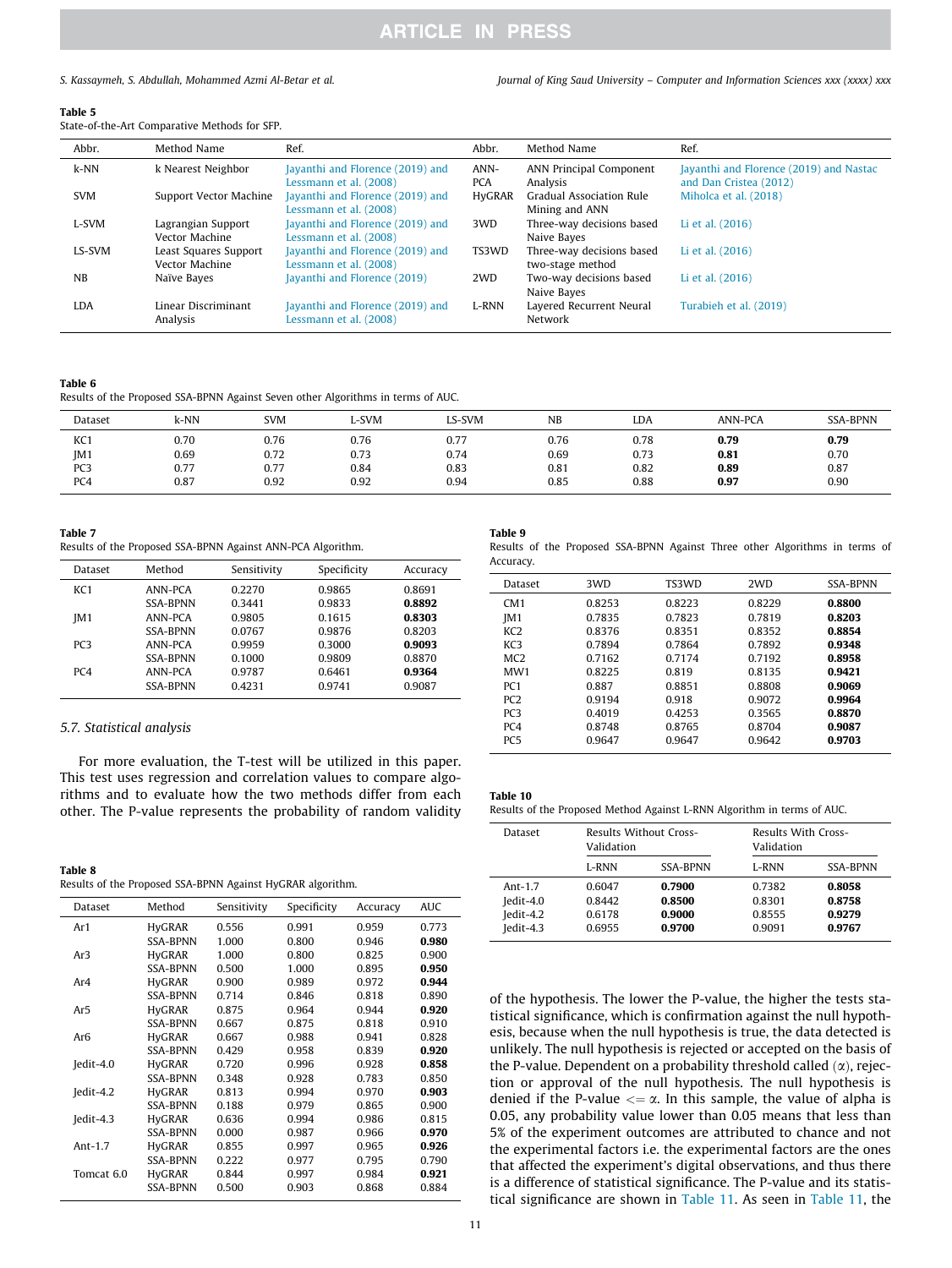*S. Kassaymeh, S. Abdullah, Mohammed Azmi Al-Betar et al. Journal of King Saud University – Computer and Information Sciences xxx (xxxx) xxx*

#### Table 11

The Statistics and P-Values of T-test for Accuracy of BPNN and SSA-BPNN.

| Dataset         | Method                             | Average          | <b>Standard Deviation</b><br>(std) | Mean std<br>Error | $P-$<br>Value | Dataset         | Method                             | Average          | <b>Standard Deviation</b><br>(std) | Mean std<br>Error | $P-$<br>Value |
|-----------------|------------------------------------|------------------|------------------------------------|-------------------|---------------|-----------------|------------------------------------|------------------|------------------------------------|-------------------|---------------|
| Ant-1.7         | <b>BPNN</b><br>SSA-<br><b>BPNN</b> | 0.7602<br>0.7936 | 0.0085<br>0.0059                   | 0.0016<br>0.0011  | 0.00          | KC1             | <b>BPNN</b><br>SSA-<br><b>BPNN</b> | 0.8601<br>0.8989 | 0.0090<br>0.0075                   | 0.0016<br>0.0014  | 0.00          |
| Ar1             | <b>BPNN</b><br>SSA-<br><b>BPNN</b> | 0.8014<br>0.9792 | 0.1258<br>0.0000                   | 0.0230<br>0.0000  | 0.00          | KC <sub>2</sub> | <b>BPNN</b><br>SSA-<br><b>BPNN</b> | 0.8390<br>0.8843 | 0.0080<br>0.0029                   | 0.0015<br>0.0005  | 0.00          |
| Ar3             | <b>BPNN</b><br>SSA-                | 0.9278<br>0.9583 | 0.0408<br>0.0000                   | 0.0075<br>0.0000  | 0.00          | KC3             | <b>BPNN</b><br>SSA-                | 0.8087<br>0.9108 | 0.0353<br>0.0124                   | 0.0065<br>0.0023  | 0.00          |
| Ar4             | <b>BPNN</b><br><b>BPNN</b><br>SSA- | 0.9667<br>0.9762 | 0.0262<br>0.0000                   | 0.0048<br>0.0000  | 0.00          | MC <sub>2</sub> | <b>BPNN</b><br><b>BPNN</b><br>SSA- | 0.6912<br>0.8398 | 0.0428<br>0.0061                   | 0.0078<br>0.0011  | 0.00          |
| Ar5             | <b>BPNN</b><br><b>BPNN</b><br>SSA- | 0.9024<br>0.9286 | 0.0663<br>0.0000                   | 0.0121<br>0.0000  | 0.00          | MW1             | <b>BPNN</b><br><b>BPNN</b><br>SSA- | 0.8235<br>0.9485 | 0.0446<br>0.0056                   | 0.0081<br>0.0010  | 0.00          |
| Ar <sub>6</sub> | <b>BPNN</b><br><b>BPNN</b><br>SSA- | 0.7142<br>0.9750 | 0.1316<br>0.0000                   | 0.0240<br>0.0000  | 0.00          | PC <sub>1</sub> | <b>BPNN</b><br><b>BPNN</b><br>SSA- | 0.7757<br>0.8819 | 0.0282<br>0.0153                   | 0.0051<br>0.0028  | 0.00          |
| CM <sub>1</sub> | <b>BPNN</b><br><b>BPNN</b><br>SSA- | 0.8028<br>0.9212 | 0.0499<br>0.0033                   | 0.0091<br>0.0006  | 0.00          | PC <sub>2</sub> | <b>BPNN</b><br><b>BPNN</b><br>SSA- | 0.8745<br>0.9956 | 0.0770<br>0.0014                   | 0.0141<br>0.0003  | 0.00          |
| Jedit-4.0       | <b>BPNN</b><br><b>BPNN</b><br>SSA- | 0.7433<br>0.8429 | 0.0255<br>0.0137                   | 0.0047<br>0.0025  | 0.00          | PC <sub>3</sub> | <b>BPNN</b><br><b>BPNN</b><br>SSA- | 0.8197<br>0.8604 | 0.0147<br>0.0041                   | 0.0027<br>0.0008  | 0.00          |
| Jedit-4.2       | <b>BPNN</b><br><b>BPNN</b><br>SSA- | 0.9506<br>0.9795 | 0.0570<br>0.0000                   | 0.0104<br>0.0000  | 0.00          | PC4             | <b>BPNN</b><br><b>BPNN</b><br>SSA- | 0.8752<br>0.8936 | 0.0054<br>0.0023                   | 0.0010<br>0.0004  | 0.00          |
| Jedit-4.3       | <b>BPNN</b><br><b>BPNN</b><br>SSA- | 0.9202<br>0.9831 | 0.0723<br>0.0008                   | 0.0132<br>0.0002  | 0.00          | PC <sub>5</sub> | <b>BPNN</b><br><b>BPNN</b><br>SSA- | 0.9573<br>0.9693 | 0.0066<br>0.0006                   | 0.0012<br>0.0006  | 0.00          |
| Tomcat-<br>6.0  | <b>BPNN</b><br>SSA-<br><b>BPNN</b> | 0.8623           | 0.0404                             | 0.0074            | 0.00          | IM <sub>1</sub> | <b>BPNN</b><br><b>BPNN</b>         | 0.7782           | 0.0082                             | 0.0015            | 0.00          |
|                 | <b>BPNN</b>                        | 0.9356           | 0.0044                             | 0.0008            |               |                 | SSA-<br><b>BPNN</b>                | 0.8078           | 0.0332                             | 0.0061            |               |

statistical data indicates that SSA-BPNN is highly valuable for BPNN since all P-values are less than 0.01, which means that less than 1% of the experiment's findings are due to chance and not to experimental factors.

#### 6. Conclusion and future directions

This paper proposed combining the SSA with the BPNN to solve the SFP. In this hybridized model, the SSA is used to define the optimal parameters for BPNN, to thus enhance prediction accuracy. The proposed method – SSA-BPNN – was evaluated by applying it to a variety of SFP problem datasets. These datasets included twenty-two datasets with various characteristics that were obtained from the PROMISE repository. Six performance measures (AUC, confusion matrix, sensitivity, specificity, accuracy, and ER) were used in the evaluation of the proposed method. The evaluation was carried out in two phases. In the first phase, a comparison of the results obtained by the proposed SSA-BPNN and those obtained by the conventional BPNN was carried out. Overall, the comparison showed that SSA-BPNN was better than the conventional BPNN for all twenty-two datasets. In the second phase, the performance of the proposed SSA-BPNN was compared against that of thirteen state-of-the-art algorithms on the same datasets. The results showed that SSA-BPNN outperformed the other algorithms in most datasets in respect of most of the performance measures. Hence, it can be concluded that the hybridized model SSA-BPNN is a valuable addition to the toolbox for solving software engineering issues that can be utilized to obtain higher prediction accuracy in respect of a wide range of SFP problems, in addition to copes the drawbacks of earlier SFP methods by having a higher resolution and lower error rate. Furthermore, because the proposed

SSA-BPNN produced fruitful results for SFP problems, this implies that the model can be utilized for other prediction problems in the future. A one limitation noted in the proposed method is the high computational cost over the majority of data sets. Therefore, a new strategy to optimize the proposed algorithm in terms of computational cost can be developed as potential future work.

#### Declaration of Competing Interest

The authors declare that they have no known competing financial interests or personal relationships that could have appeared to influence the work reported in this paper.

#### Acknowledgment

This work is supported by University Kebangsaan Malaysia (FRGS/1/2019/ICT02/UKM/01/1).

#### References

- Abaei, M. Golnoush, Mashinchi, Reza, Selamat, Ali, 2015a. Software fault prediction using bp-based crisp artificial neural networks. International Journal of Intelligent Information and Database Systems 9 (1), 15–31.
- Abaei, Golnoush, Selamat, Ali, Fujita, Hamido, 2015b. An empirical study based on semi-supervised hybrid self-organizing map for software fault prediction. Knowledge-Based Systems 74, 28–39.
- Abbassi, Rabeh, Abbassi, Abdelkader, Heidari, Ali Asghar, Mirjalili, Seyedali, 2019. An efficient salp swarm-inspired algorithm for parameters identification of photovoltaic cell models. Energy Conversion and Management 179, 362–372.
- Abdullah, Dahlan, Pardede, A.M.H., Umami, Liza, Manurung, RosidaTiurma, Suryani, Rini, Surya, Sara, Saddhono, Kundharu, Mulyaningsih, Indrya, Ketut Sudarsana, I., Brata, DiahPujiNali, et al., 2019. Drug users prediction using backpropagation educational method. In: Journal of Physics: Conference Series, IOP Publishing, vol. 1361, p. 012055.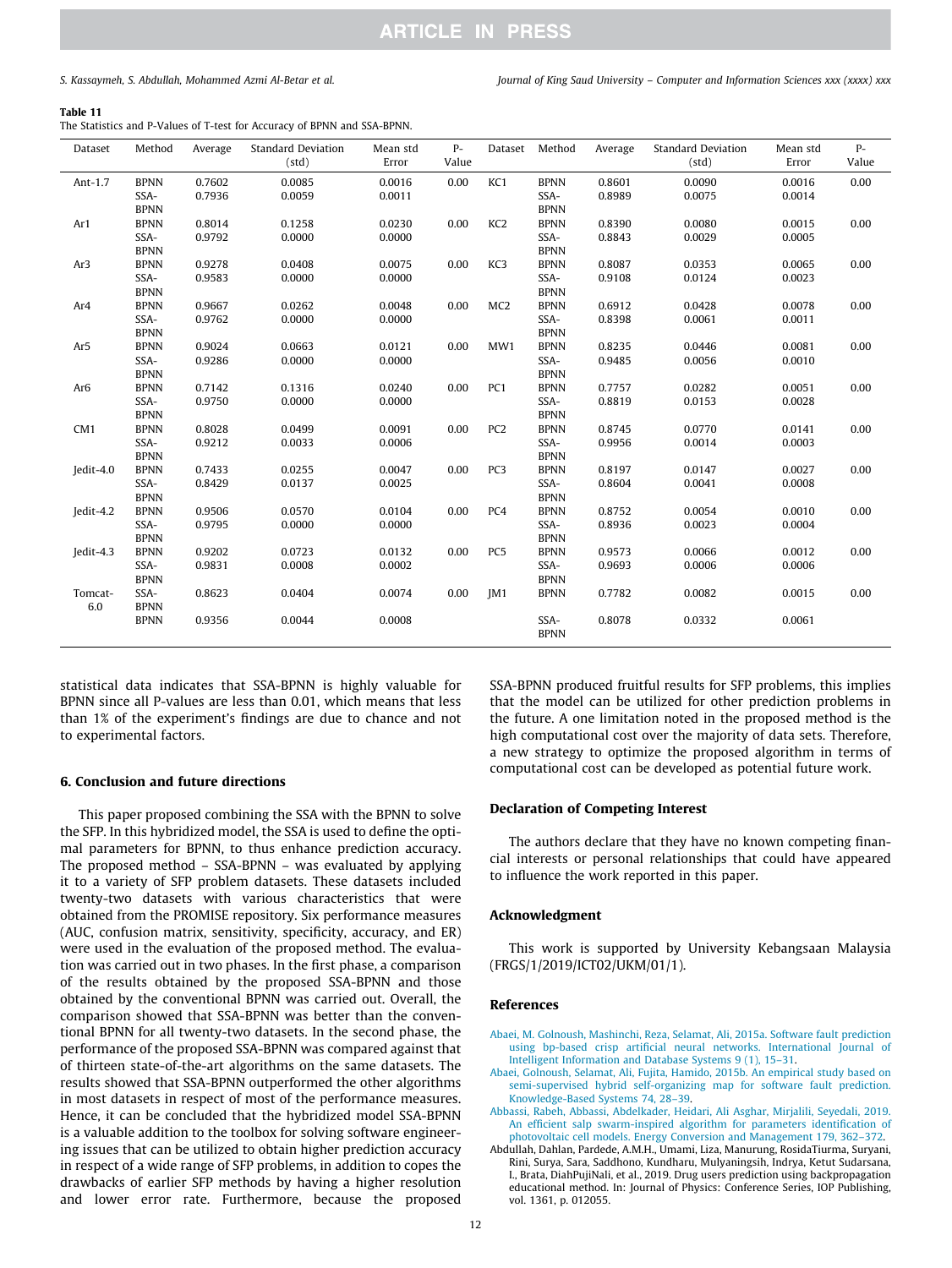- Abualigah, Laith, Shehab, Mohammad, Alshinwan, Mohammad, Alabool, Hamzeh, 2019. Salp swarm algorithm: a comprehensive survey. Neural Computing and Applications, 1–21.
- Abusnaina, Ahmed A., Ahmad, Sobhi, Jarrar, Radi, Mafarja, Majdi, 2018. Training neural networks using salp swarm algorithm for pattern classification. In: Proceedings of the 2nd International Conference on Future Networks and Distributed Systems. ACM, p. 17.
- Aljarah, Ibrahim, Mafarja, Majdi, Heidari, Ali Asghar, Faris, Hossam, Zhang, Yong, Mirjalili, Seyedali, 2018. Asynchronous accelerating multi-leader salp chains for feature selection. Applied Soft Computing, 71, 964–979.
- Aljarah, Ibrahim, Habib, Maria, Faris, Hossam, Al-Madi, Nailah, Asghar Heidari, Ali, Mafarja, Majdi, Elaziz, Mohamed Abd, Mirjalili, Seyedali, 2020. A dynamic locality multi-objective salp swarm algorithm for feature selection. Computers & Industrial Engineering, 147, 106628.
- Alsaeedi, Ali Hakem, Aljanabi, Ali Hussein, Manna, Mehdi Ebady, Albukhnefis, Adil L., 2020. A proactive metaheuristic model for optimizing weights of artificial neural network. Indonesian Journal of Electrical Engineering and Computer Science 20 (2), 976–984.
- Alshareef, Almahdi Mohammed, Bakar, Azuraliza Abu, Hamdan, Abdul Razak, Syed Abdullah, Sharifah Mastura, Alweshah, Mohammed, 2015. A case-based reasoning approach for pattern detection in malaysia rainfall data. International Journal of Big Data Intelligence, 2 (4), 285–302.
- Asaithambi, Sasikumar, Rajappa, Muthaiah, 2018. Swarm intelligence-based approach for optimal design of cmos differential amplifier and comparator circuit using a hybrid salp swarm algorithm. Review of Scientific Instruments 89, (5) 054702.
- Aziz, Syed Rashid, Khan, Tamim Ahmed, Nadeem, Aamer, 2020. Efficacy of inheritance aspect in software fault prediction—a survey paper. IEEE Access 8, 170548–170567.
- Baklacioglu, Tolga, Turan, Onder, Aydin, Hakan, 2018. Metaheuristic approach for an artificial neural network: exergetic sustainability and environmental effect of a business aircraft. Transportation Research Part D: Transport and Environment 63, 445–465.
- Baklacioglu, Tolga, Turan, Onder, Aydin, Hakan, 2020. Metaheuristics optimized machine learning modelling for estimation of exergetic emissions of a propulsion system. In: MATEC Web of Conferences, EDP Sciences, vol. 314, p. 02001.
- Barik, Amar Kumar, Das, Dulal Chandra, 2018. Active power management of isolated renewable microgrid generating power from rooftop solar arrays, sewage waters and solid urban wastes of a smart city using salp swarm algorithm. In 2018 Technologies for Smart-City Energy Security and Power (ICSESP), pages 1–6. IEEE, 2018.
- Bowes, David, Hall, Tracy, Petrić, Jean, 2018. Software defect prediction: do different classifiers find the same defects? Software Quality Journal 26 (2), 525–552.
- Bui, Quang-Thanh, 2019. Metaheuristic algorithms in optimizing neural network: a comparative study for forest fire susceptibility mapping in dak nong, Vietnam. Geomatics, Natural Hazards and Risk 10 (1), 136–150.
- Carrozza, Gabriella, Cotroneo, Domenico, Natella, Roberto, Pietrantuono, Roberto, Russo, Stefano, 2013. Analysis and prediction of mandelbugs in an industrial software system. In: 2013 IEEE sixth international conference on software testing, verification and validation. IEEE, pp. 262–271.
- Catal, Cagatay, 2011. Software fault prediction: a literature review and current trends. Expert Systems with Applications 38 (4), 4626–4636.
- Chaudhary, Rashmi, Patel, Hitul, Scholar, M.E., 2015. A survey on backpropagation algorithm for neural networks. International Journal of Research in Engineering and Technology 2 (7).
- Ekinci, Serdar, Hekimoglu, Baran, 2018. Parameter optimization of power system stabilizer via salp swarm algorithm. In: 2018 5th International Conference on Electrical and Electronic Engineering (ICEEE), IEEE, pp. 143–147.
- Elaziz, Mohamed Abd, Heidari, Ali Asghar, Fujita, Hamido, Moayedi, Hossein, 2020. A competitive chain-based harris hawks optimizer for global optimization and multi-level image thresholding problems. Applied Soft Computing, 106347.
- El-Fergany, Attia A, 2018. Extracting optimal parameters of pem fuel cells using salp swarm optimizer. Renewable Energy 119, 641–648.
- El-Fergany, Attia A, Hasanien, Hany M, 2019. Salp swarm optimizer to solve optimal power flow comprising voltage stability analysis. Neural Computing and Applications, 1–17.
- Ever, Yoney Kirsal, Dimililer, Kamil, Sekeroglu, Boran, 2019. Comparison of machine learning techniques for prediction problems. In: Workshops of the International Conference on Advanced Information Networking and Applications. Springer, pp. 713–723.
- Faris, Hossam, Heidari, Ali Asghar, Ala'M, Al-Zoubi, Mafarja, Majdi, Aljarah, Ibrahim, Eshtay, Mohammed, Mirjalili, Seyedali, 2020. Time-varying hierarchical chains of salps with random weight networks for feature selection. Expert Systems with Applications, 140, 112898.
- Felipe, Natália França, Cavalcanti, Raphael Pena, Bechelane Maia, Eduardo Habib, Amaral, Weber Porto, Farnese, Augusto Campos, Tavares, Leonardo Daniel, de Faria, Eustáquio São José, Pereira da Silva, Clarindo Isaias, de Pádua Paula Filho, Wilson, et al., 2014. A comparative study of three test effort estimation methods. Revista Cubana de Ciencias Informáticas, 8.
- Ghotra, Baljinder, McIntosh, Shane, Hassan, Ahmed E., 2015. Revisiting the impact of classification techniques on the performance of defect prediction models. In: 2015 IEEE/ACM 37th IEEE International Conference on Software Engineering, vol. 1, IEEE, pp. 789–800.
- Guha, Dipayan, Roy, Provas, Banerjee, Subrata, 2018. A maiden application of salp swarm algorithm optimized cascade tilt-integral-derivative controller for load

### *S. Kassaymeh, S. Abdullah, Mohammed Azmi Al-Betar et al. Journal of King Saud University – Computer and Information Sciences xxx (xxxx) xxx*

frequency control of power systems. IET Generation, Transmission and Distribution.

- Han, Jiawei, Pei, Jian, Kamber, Micheline, 2011. Data Mining: Concepts and Techniques. Elsevier.
- Hecht-Nielsen, Robert, 1987. Kolmogorov's mapping neural network existence theorem. Proceedings of the International Conference on Neural Networks, vol. 3. IEEE Press, New York, pp. 11–14.
- Hecht-Nielsen, Robert, 1992. Theory of the backpropagation neural network. In: Neural Networks for Perception. Elsevier, pp. 65–93.
- Hornik, Kurt, Stinchcombe, Maxwell, White, Halbert, et al., 1989. Multilayer feedforward networks are universal approximators. Neural Networks 2 (5), 359–366.
- Hussien, Abdelazim G., Hassanien, Aboul Ella, Houssein, Essam H., 2017. Swarming behaviour of salps algorithm for predicting chemical compound activities. In: 2017 Eighth International Conference on Intelligent Computing and Information Systems (ICICIS), IEEE, pp. 315–320.
- Ibrahim, Rehab Ali, Ewees, Ahmed A., Oliva, Diego, Elaziz, Mohamed Abd, Lu, Songfeng, 2018. Improved salp swarm algorithm based on particle swarm optimization for feature selection. Journal of Ambient Intelligence and Humanized Computing, 1–15.
- Jaddi, Najmeh Sadat, Abdullah, Salwani, Hamdan, Abdul Razak, 2015. Optimization of neural network model using modified bat-inspired algorithm. Applied Soft Computing 37, 71–86.
- Jayanthi, R., Florence, Lilly, 2019. Software defect prediction techniques using metrics based on neural network classifier. Cluster Computing 22 (1), 77-88.
- Karaboga, Dervis, Ozturk, Celal, 2009. Neural networks training by artificial bee colony algorithm on pattern classification. Neural Network World 19 (3), 279.
- Khazaiepoor, Mahdi, Bardsiri, Amid Khatibi, Keynia, Farshid, 2020. A hybrid approach for software development effort estimation using neural networks, genetic algorithm, multiple linear regression and imperialist competitive algorithm. International Journal of Nonlinear Analysis and Applications 11 (1), 207–224.
- Khoshgoftaar, Taghi M., Seliya, Naeem, 2003. Software quality classification modeling using the sprint decision tree algorithm. International Journal on Artificial Intelligence Tools 12 (03), 207–225.
- Koru, A. Günes, El Emam, Khaled, Zhang, Dongsong, Liu, Hongfang, Mathew, Divya, 2008. Theory of relative defect proneness. Empirical Software Engineering, 13 (5), 473.
- Lessmann, Stefan, Baesens, Bart, Mues, Christophe, Pietsch, Swantje, 2008. Benchmarking classification models for software defect prediction: a proposed framework and novel findings. IEEE Transactions on Software Engineering 34 (4), 485–496.
- Li, Weiwei, Huang, Zhiqiu, Li, Qing, 2016. Three-way decisions based software defect prediction. Knowledge-Based Systems 91, 263–274.
- Li, Xiaoqing, Jiang, Qingquan, Hsu, Maxwell K, Chen, Qinglan, 2019. Support or risk? Software project risk assessment model based on rough set theory and backpropagation neural network. Sustainability 11 (17), 4513.
- Madin, Larry P, 1990. Aspects of jet propulsion in salps. Canadian Journal of Zoology 68 (4), 765–777.
- Malhotra, Ruchika, 2015. A systematic review of machine learning techniques for software fault prediction. Applied Soft Computing 27, 504–518.
- Mandal, Sudip, Saha, Goutam, Pal, Rajat K., 2015. Neural network training using firefly algorithm. Global Journal on Advancement in Engineering and Science (GJAES), 1 (1).
- Marian, Zsuzsanna, Czibula, Gabriela, Czibula, Istvan-Gergley, Sotoc, Sergiu, 2015. Software defect detection using self-organizing maps. Studia Universitatis Babes-Bolyai, Informatica 60 (2), 55–69.
- Mavrovouniotis, Michalis, Yang, Shengxiang, 2015. Training neural networks with ant colony optimization algorithms for pattern classification. Soft Computing 19 (6), 1511–1522.
- Menzies, Tim, Greenwald, Jeremy, Frank, Art, 2006. Data mining static code attributes to learn defect predictors. IEEE Transactions on Software Engineering 33 (1), 2–13.
- Miholca, Diana-Lucia, Czibula, Gabriela, Czibula, Istvan Gergely, 2018. A novel approach for software defect prediction through hybridizing gradual relational association rules with artificial neural networks. Information Sciences 441, 152–170.
- Mirjalili, Seyedali, Gandomi, Amir H., Zahra Mirjalili, Seyedeh, Saremi, Shahrzad, Faris, Hossam, Mirjalili, Seyed Mohammad, 2017. Salp swarm algorithm: A bioinspired optimizer for engineering design problems. Advances in Engineering Software, 114, 163–191.
- Nastac, Dumitru Iulian, Dan Cristea, Paul, 2012. An ann-pca adaptive forecasting model. In: 2012 19th International Conference on Systems, Signals and Image Processing (IWSSIP), IEEE, pp. 514–517.
- Nawi, Nazri Mohd, Khan, Abdullah, Rehman, Mohammad Zubair, 2013. A new backpropagation neural network optimized with cuckoo search algorithm. In: International Conference on Computational Science and Its Applications. Springer, pp. 413–426.
- Ogidan, Ezekiel T., Dimililer, Kamil, Ever, Yoney Kirsal, 2018. Machine learning for expert systems in data analysis. In: 2018 2nd International Symposium on Multidisciplinary Studies and Innovative Technologies (ISMSIT). IEEE, pp. 1–5.
- Ojha, Varun Kumar, Abraham, Ajith, Snášel, Václav, 2017. Metaheuristic design of feedforward neural networks: A review of two decades of research. Engineering Applications of Artificial Intelligence 60, 97–116.
- Porter, Adam A., Selby, Richard W., 1990. Empirically guided software development using metric-based classification trees. IEEE Software 7 (2), 46–54.